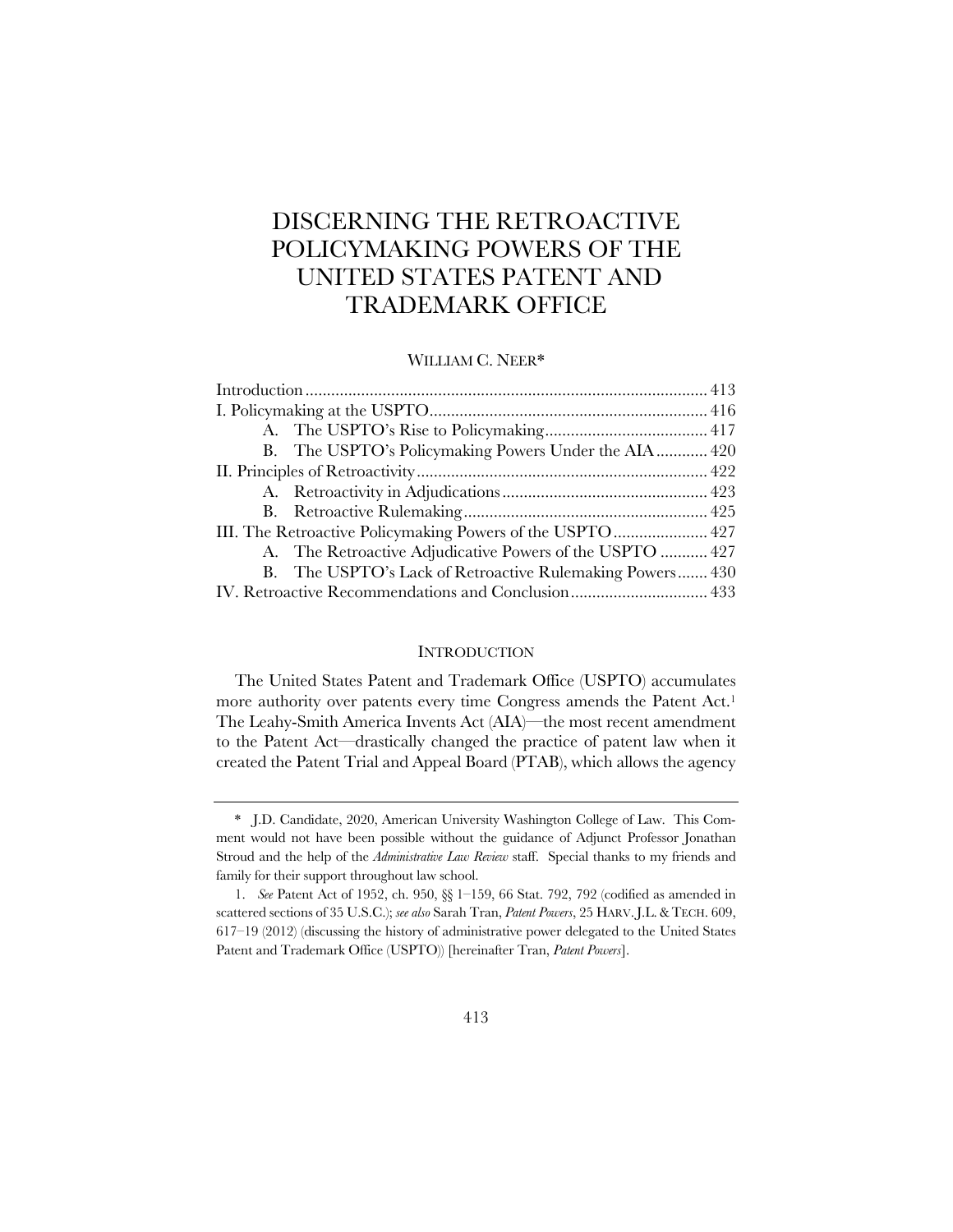to invalidate patents.2 Patent owners challenged the AIA within three years, catalyzing groundbreaking cases such as *Oil States Energy Services, LLC v. Greene's Energy Group*,3 *SAS Institute, LLC v. Iancu*,4 and *Cuozzo Speed Technologies, LLC v. Lee*.5 These cases illuminate how patent law is inextricably ingrained within administrative law.

While patent law actions, such as infringement, are resolved through litigation, *Oil States* held that the PTAB has the authority to invalidate patents through adjudication.6 Thus, interested parties may avoid the expense and time associated with litigation and instead challenge the invalidity of a patent through agency adjudication.7 The Supreme Court's narrow ruling avoided questions such as whether new adjudications, including inter partes review (IPR), would apply retroactively.8 In the years following the AIA's enactment—despite protracted litigation surrounding its constitutionality—the USPTO has utilized its new and improved policymaking powers more frequently than ever before.9 The agency is now beginning to realize the scope

5. 136 S. Ct. 2131, 2144 (2016) (finding that Congress delegated the USPTO authority to engage in substantive rulemaking under the AIA).

8. Inter partes review (IPR) is a form of patent reexamination. It allows third parties someone other than the patent owner or the patent examiner—to challenge the validity of a patent on the grounds of novelty and non-obviousness. *Id.* at 1370–71.

9. Based on a search in the online search engine in the *Federal Register*, an analysis of the results reflects that the USPTO has promulgated more rules post-AIA than it did pre-AIA. *Compare Proposed Rule on or before 09/15/2011*, FED. REGISTER, https://www.federalregister.gov/documents/search (last visited May 14, 2019) (using "Advanced Search," enter "Proposed Rule" for "Document Category," "on or before 09/15/2011" for "Publication Date," and "Patent and Trademark Office" for "Agency") (finding that the USPTO promulgated approximately 5.66 rules per year [Calculation: (total rules in time range)/(years)  $=$  $(\text{rules/year})$ ;  $(85 \text{ rules})$   $(1/23/1995-09/15/2011$  (approximately fifteen years)) = 5.66 rules per year]), *with Proposed Rule on or after 9/16/2011*, FED. REGISTER, https://www.federalregister.gov/documents/search (last visited May 14, 2019) (same parameters as previous, but for "Publication Date" enter "on or after 9/16/2011") (finding that the USPTO promulgated

<sup>2.</sup> *See* Leahy-Smith America Invents Act, Pub. L. No. 112-29, 125 Stat. 284 (2011); *see also* Joe Matal, *A Guide to the Legislative History of the America Invents Act: Part I of II*, 21 FED. CIR. B.J. 435, 438 (2012) (describing the legislative history of the America Invents Act (AIA) and how it changed the U.S. patent system from a first-to-invent to a first-to-file system and created the Patent Trial and Appeal Board (PTAB)).

<sup>3.</sup> 138 S. Ct. 1365, 1373 (2018) (affirming the constitutionality of the AIA).

<sup>4.</sup> 138 S. Ct. 1348, 1355 (2018) (holding that when the Director of the USPTO institutes a petition for review of a patent, he cannot do so partially but must assess the patentability of all claims challenged by the petitioner).

<sup>6</sup> *Oil States*, 138 S. Ct. at 1373.

<sup>7.</sup> *Id.*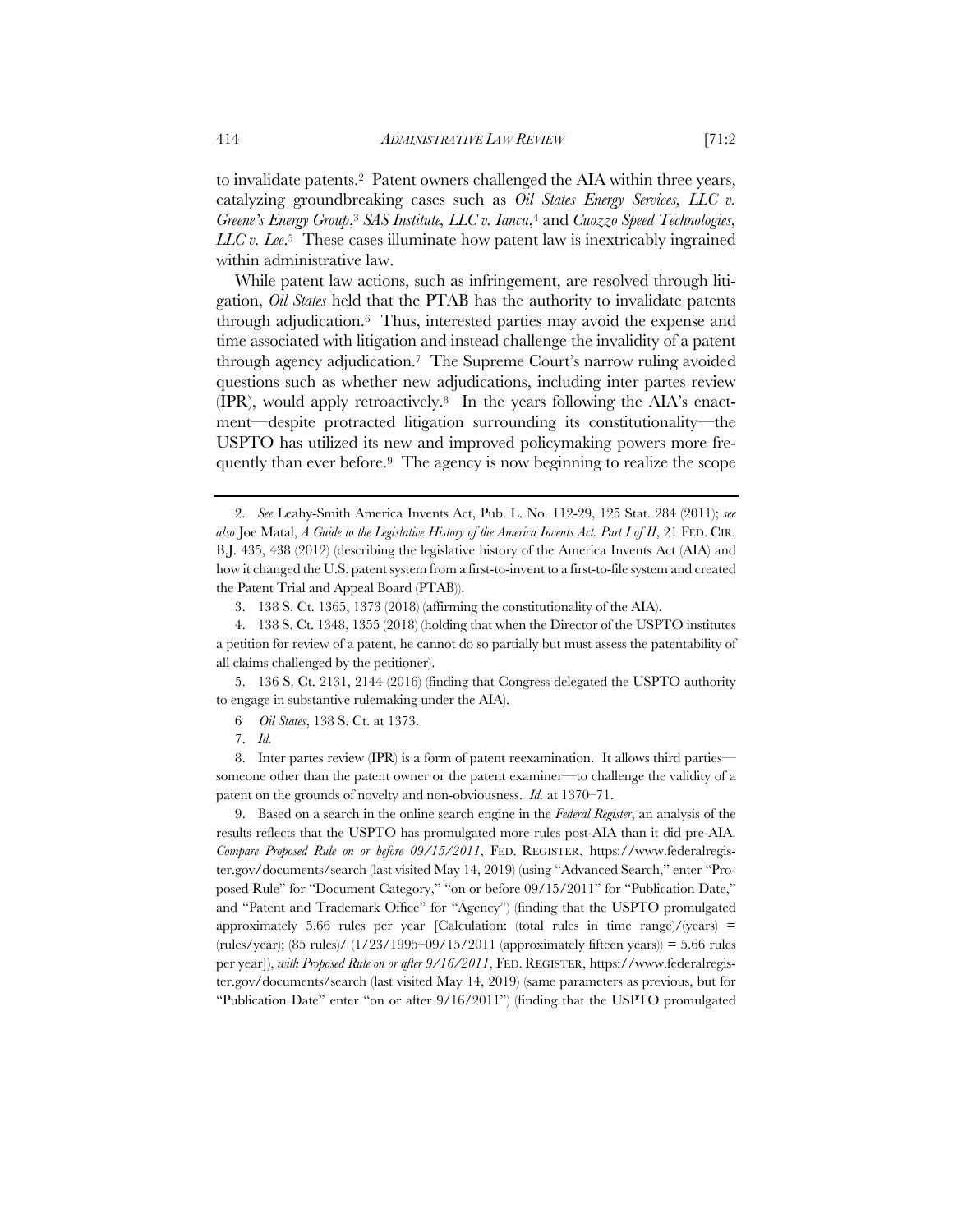of its powers under the AIA as it promulgates more rules and issues more orders that invalidate patents.10 As the USPTO explores its new powers, it is starting to test the metes and bounds of its retroactive policymaking powers.

American law has a "deeply rooted" presumption against retroactivity.<sup>11</sup> Indeed, the law's aversion to retroactivity is so fundamental to our understanding of justice that it is codified in the Constitution.12 "It is axiomatic that an administrative agency's [policymaking] power" is no different.13 Not only does the USPTO regulate patents, but it may use both rulemaking and adjudication to implement its policies.14 Agency adjudications result in orders that are inherently retroactive.15 Agency rulemaking, on the other hand, is antiretroactive because of the elementary notions of fairness through notice.16 USPTO's rules are no exception to the general presumption against retroactivity—retroactive actions are only appropriate in certain circumstances.17

This Comment is the first to address the retroactive policymaking powers of the USPTO post-AIA. Part I of this Comment reviews the policymaking mechanisms at the disposal of the USPTO and highlights how the USPTO's policymaking powers have fluctuated throughout the years. Part II begins by generally addressing the principles of retroactivity; it then discusses the difference between retroactivity in agency adjudications and rulemaking. Part III first explores retroactivity in respect to the USPTO's policymaking

11. *See* Landgraf v. USI Film Prods., 511 U.S. 244, 265 (1994).

approximately 7.71 rules per year [(54 rules)/(9/16/2011–12/24/2018 (approximately seven  $\langle \text{years} \rangle$  = 7.71 rules per year]).

<sup>10.</sup> *See Proposed Rule on or after 9/16/2011*, *supra* note 9. *See generally* USPTO, PATENT TRIAL & APPEAL BD., TRIAL STATISTICS 3–10 (2018), https://www.uspto.gov/sites/de fault/files/documents/trial\_statistics\_nov\_2018.pdf (illustrating through various graphics how petitions are resolved before the PTAB).

<sup>12.</sup> *Id.* at 266 ("[T]he antiretroactivity principle finds expression in several provisions of our Constitution," including the Ex Post Facto Clause and the Fifth Amendment's Takings Clause.).

<sup>13.</sup> *See* Bowen v. Georgetown Univ. Hosp., 488 U.S. 204, 208 (1988).

<sup>14.</sup> *See* David L. Shapiro, *The Choice of Rulemaking or Adjudication in the Development of Administrative Policy*, 78 HARV. L. REV. 921, 924 (1965) (emphasizing that agencies can have more than one form of policymaking).

<sup>15.</sup> *See* Abner S. Greene, *Adjudicative Retroactivity in Administrative Law*, 1991 SUP. CT. REV. 261, 264 (1991) (summarizing how adjudications are inherently retroactive because "they are not, on the orthodox view, creating the rules they apply").

<sup>16.</sup> *See Landgraf,* 511 U.S. at 265–66 (articulating general principles of retroactivity).

<sup>17.</sup> *See Bowen,* 488 U.S. at 208 (stating that an agency can only promulgate a retroactive rule if Congress grants the agency that power).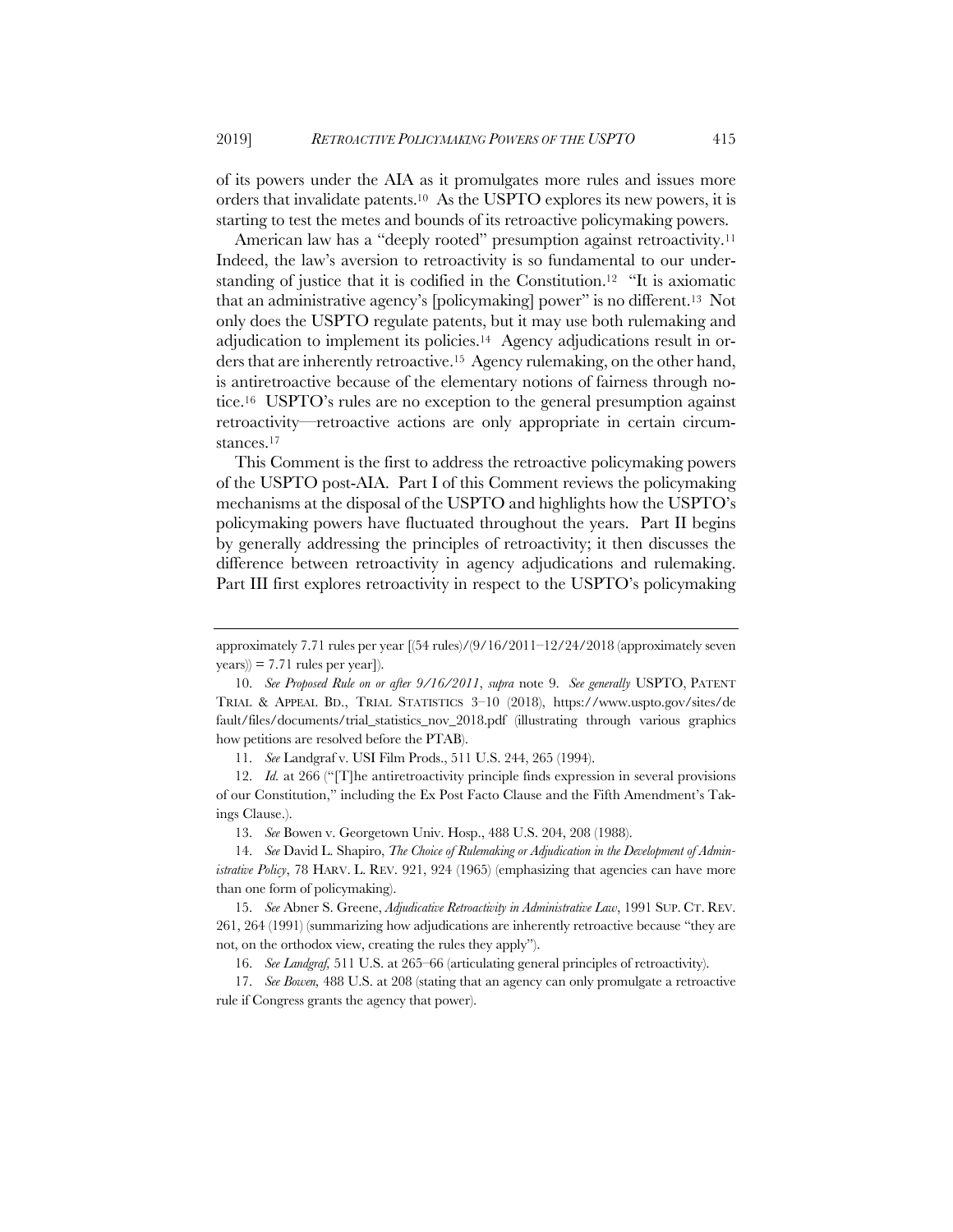powers. Part III also explains that while the USPTO does not have the authority to promulgate retroactive rules, the USPTO has the ability to issue retroactive orders through its adjudications. Part IV asserts that the USPTO is appropriately using its retroactive powers and recommends that the best way to avoid promulgating retroactive rules is to engage in notice-and-comment rulemaking.

#### I. POLICYMAKING AT THE USPTO

Congress provides agencies with different mechanisms to implement their policy objectives.18 The two most common policymaking mechanisms are adjudication and rulemaking.19 These forms of policymaking create substantive orders and rules, which can have the full force and effect of law.20 Essentially, adjudication "deals with what the law was," whereas "rulemaking deals with what the law will be."21 Adjudications are trial-like proceedings, distinct from the judiciary, that issue orders to determine whether a party violates a statute or regulation.22 Rulemaking is a quasi-legislative process

20. *See* LUBBERS, *supra* note 18, at 124 (commenting that legislative rulemaking can result in a policy that has the full force of a law, and adjudications are binding, and thus have the force and effect of law, on the parties to the proceeding).

21. *Bowen,* 488 U.S. at 221 (Scalia, J., concurring).

22. *See* LUBBERS, *supra* note 18, at 124. Not all claims receive the same right to be heard by the judiciary. *See* Commodity Futures Trading Comm'n v. Schor, 478 U.S. 833, 848 (1986) (opining that even though agency adjudications appear to mimic the form and structure of an Article III court proceeding, agencies do not hear the same types of cases). Although adjudications are comparable to the judiciary, agencies do not technically have a common law because each order is only binding upon the parties involved in a given dispute. *See* Rachlinski, *supra* note 19, at 529–30. Some agencies, such as the USPTO, issue precedential decisions that create a quasi-common law. *See* David L. Cavanaugh & Jonathan R. Stroud, *Meeting of the Minds— Precedent, Persuasion, and the PTAB*, LANDSLIDE MAG., Mar.–Apr. 2016, at 1, 4; *see also* Patent Trial & Appeal Bd.*, Standard Operating Procedure 2, Publication Of Opinions And Designation Of Opinions As Precedential, Informative, Representative, And Routine*, USPTO, https://www.uspto.gov/sites/default/files/documents/sop2-revision-9-dated-9-22-2014.pdf (lasted visited May 14, 2019).

<sup>18.</sup> *See also* JEFFREY S. LUBBERS, A GUIDE TO FEDERAL AGENCY RULEMAKING 123–24 (5th ed. 2012) (discussing the benefits of policymaking through rulemaking). *See generally* Administrative Procedure Act (APA), 5 U.S.C.  $\&$  551–79 (2012) (codifying and defining the authority and scope of administrative agencies' policymaking powers).

<sup>19.</sup> *See generally* Jeffrey J. Rachlinski, *Rulemaking Versus Adjudication: A Psychological Perspective*, 32 FLA. ST. U.L. REV. 529, 529–30 (2005) (explaining that there are advantages and disadvantages to the choice between acting through rulemaking and adjudication); Shapiro, *supra* note 14, at 924 (pointing out that the choice between rulemaking and adjudication may lead to different effects on "the class of persons or practices that will come within its scope").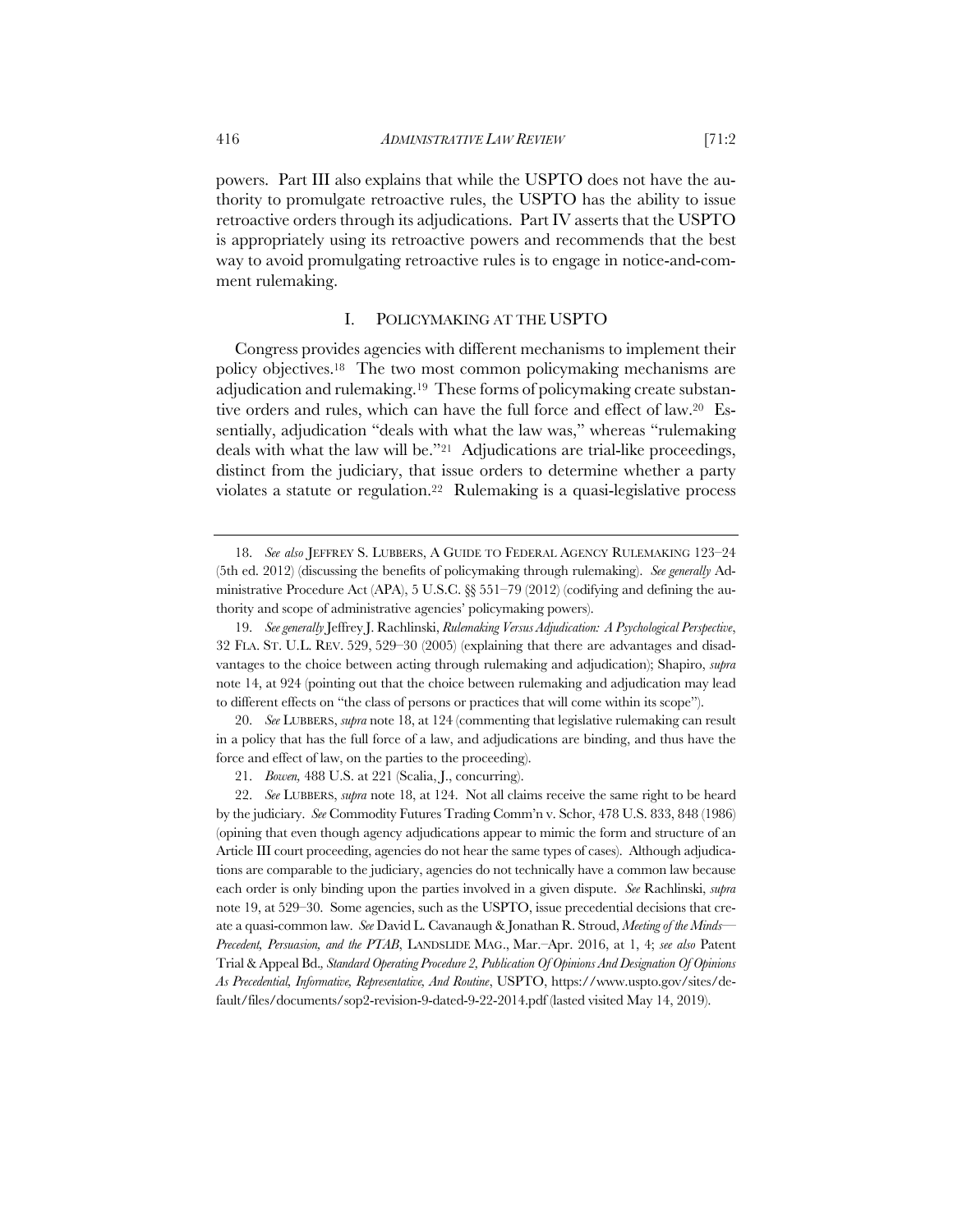that results in a rule or regulation, which provides the public notice of the law or policy.23 Although the Administrative Procedure Act (APA) provides agencies with three forms of rulemaking,<sup>24</sup> notice-and-comment rulemaking is considered the most widely used.25 An agency can then use policy statements to further clarify the meaning of a rule or outline an agency procedure.26 Even though agencies lack the legislative power of Congress or the adjudicative power of Article III courts, courts have upheld both agency adjudications and rulemaking as constitutional.<sup>27</sup> Unless explicitly mandated by statute, an agency has the authority to choose which type of policymaking it uses to implement its goals.28 The USPTO enjoys a considerable amount of power over its policymaking mechanisms; however, that was not always the case.

# *A. The USPTO's Rise to Policymaking*

The USPTO has taken many forms since the ratification of the Constitution. In fact, Congress did not outline the ground work of the current system until 1836.29 The slow evolution of the USPTO has largely impacted its ability to engage in different forms of policymaking.30 Until the Patent and

27. Bowen v. Georgetown Univ. Hosp., 488 U.S. 204, 208 (1988) (stating that agency policymaking through rulemaking and adjudication is constitutional so long as it stays within the boundaries set forth by Congress).

28*. See* SEC v. Chenery Corp*.*, 332 U.S. 194, 202–03 (1947).

29. CRAIG ALLEN NARD, THE LAW OF PATENTS 22–23 (Rachel E. Barkow et al. eds., 4th ed. 2016) (highlighting the difficulties in establishing a firm date of creation of the Patent Office).

30. *See id.* at 22–25; *see also* Jonathan Masur et al., *Who Defines the Law? USPTO Rulemaking Authority*, 8 NW. J. TECH. & INTELL. PROP. 410, 411 (2010) (transcription of panel discussion).

<sup>23.</sup> SEC v. Chenery Corp*.*, 332 U.S. 194, 202–03 (1947) (describing rulemaking as quasilegislative because of its prospective nature). The three types of rules are substantive, procedural, and interpretive. Nat'l Org. of Veterans' Advocates v. Sec'y of Veterans Affairs, 260 F.3d 1365, 1375 (Fed. Cir. 2001). Substantive rules involve or create individual rights and obligations; interpretive rules clarify an existing rule and do not create a new right or duty. *Id.* Procedural rules govern the administration of the agency or outline how an adjudication will operate. Am. Hosp. Ass'n v. Bowen, 834 F.2d 1037, 1050 (D.C. Cir. 1987).

<sup>24.</sup> 5 U.S.C. §§ 552–53 (2012); *see also* ANDREW POPPER ET AL., ADMINISTRATIVE LAW: A CONTEMPORARY APPROACH 72–75 (3d ed. 2010) (discussing the three different types of rulemaking: formal, informal or notice-and-comment, and policy statements).

<sup>25.</sup> LUBBERS, *supra* note 18, at 124.

<sup>26.</sup> *See* Jonathan Stroud, Comment, *The Illusion of Interchangeability: The Benefits and Dangers of Guidance-Plus Rulemaking in the FDA's Biosimilar Approval Process*, 63 ADMIN. L. REV. 599, 629 & n.188 (2011) (noting that agencies are increasingly avoiding rulemaking and instead pursuing other mechanisms of policymaking, such as the issuance of interpretive rules).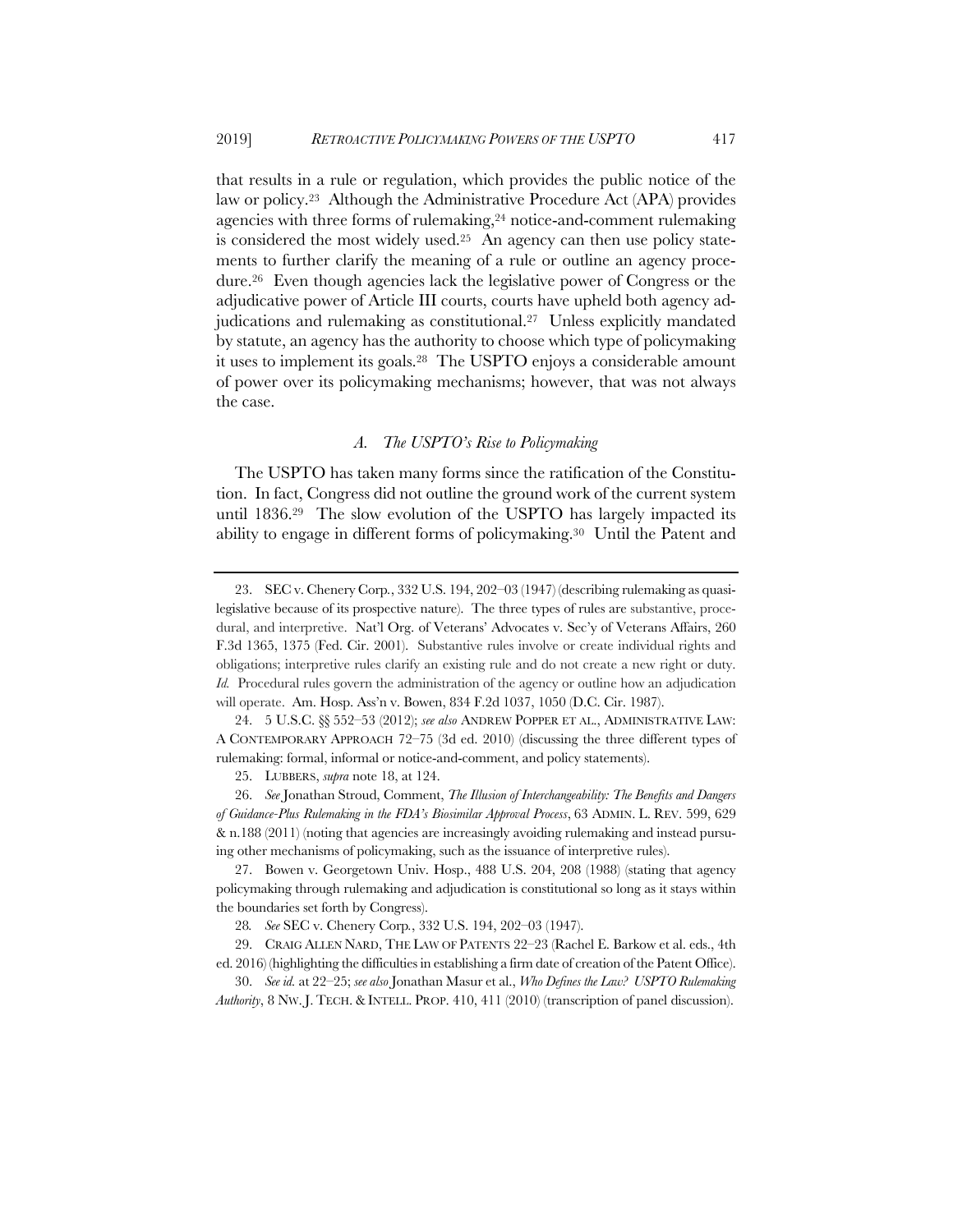Trademark Act of 1952, the USPTO's primary responsibility was patent prosecution.31 Before this Act, courts rarely reviewed patent applications.32 The USPTO has never, and still does not, have the power to shape substantive patent law.33 Congress gave the USPTO the ability to reexamine patents and potentially cancel claims through ex parte reexaminations in 1980, which changed a patentee's litigation options.<sup>34</sup> The Board of Patent Appeals and Inferences (BPAI), the original adjudicative body of the USPTO, oversaw this new examination.35 Although an ex parte examination could invalidate a patent, the proceedings were seen as curative because the patent should have never been granted in the first place.36

The agency's adjudicative powers began to grow after the implementation of ex parte proceedings. In 1999, Congress passed the American Inventors Protection Act (AIPA), which established inter partes reexaminations.<sup>37</sup> These reexaminations mirrored ex parte reexaminations in purpose, but allowed for third parties to submit comments regarding the patentability of an invention throughout the reexamination.38 While the purpose of these examinations has always been curative, some legal scholars argue that they exceed mere reexamination of the patent because of the involvement of a third

<sup>31.</sup> Tran, *Patent Powers*, *supra* note 1, at 617–18 (describing the emergence of the USPTO's patent prosecution responsibilities before the Patent and Trademark Act of 1952). Patent prosecution is the process of obtaining a patent. David L. Schwartz, *Retroactivity at the Federal Circuit*, 89 IND. L.J. 1547, 1550–53 (2014).

<sup>32.</sup> *See* Schwartz, *supra* note 31, at 1550–53 (explaining how lawyer behavior prior to the Patent and Trademark Act of 1952 limited courts' review of patent applications).

<sup>33.</sup> Substantive patent law concerns patent eligibility. For someone to receive a patent, her invention must be of eligible subject matter, novel, non-obvious, and properly disclosed. *See* 35 U.S.C. §§ 101–112 (2012). The USPTO does define patent validity. *See, e.g.*, Arti K. Rai, *Patent Validity Across the Executive Branch: Ex Ante Foundations for Policy Development*, 61 DUKE L.J. 1237, 1237 n.1 (2012) (explaining, for example, that the USPTO does not decide what it means for an invention to be obvious when reviewing patents).

<sup>34.</sup> Kenneth R. Adamo, *Patent Reexamination*, 58 CHI.–KENT L. REV. 59, 63–67 (1981); *see infra* notes 152–153 and accompanying text (explaining the different parts of a patent).

<sup>35.</sup> Mark D. Janis, Inter Partes *Patent Reexamination*, 10 FORDHAM INTELL. PROP., MEDIA & ENT. L.J. 481, 486 n.23 (2000) (quoting Patlex Corp. v. Mossinghoff, 758 F.2d 594, 601 (Fed. Cir. 1985)) ("Congress had an important public purpose in mind when it enacted the reexamination statute. The statute was part of a larger effort to revive United States industry's competitive vitality by restoring confidence in the validity of patents issued by the PTO."). 36. *Id.*

<sup>37.</sup> American Inventor's Protection Act of 1999, Pub. L. No. 106-113, § 4604, 113 Stat. 1501A-1, 567 (codified as amended at 35 U.S.C. §§ 311-319 (2012)).

<sup>38.</sup> *Id.*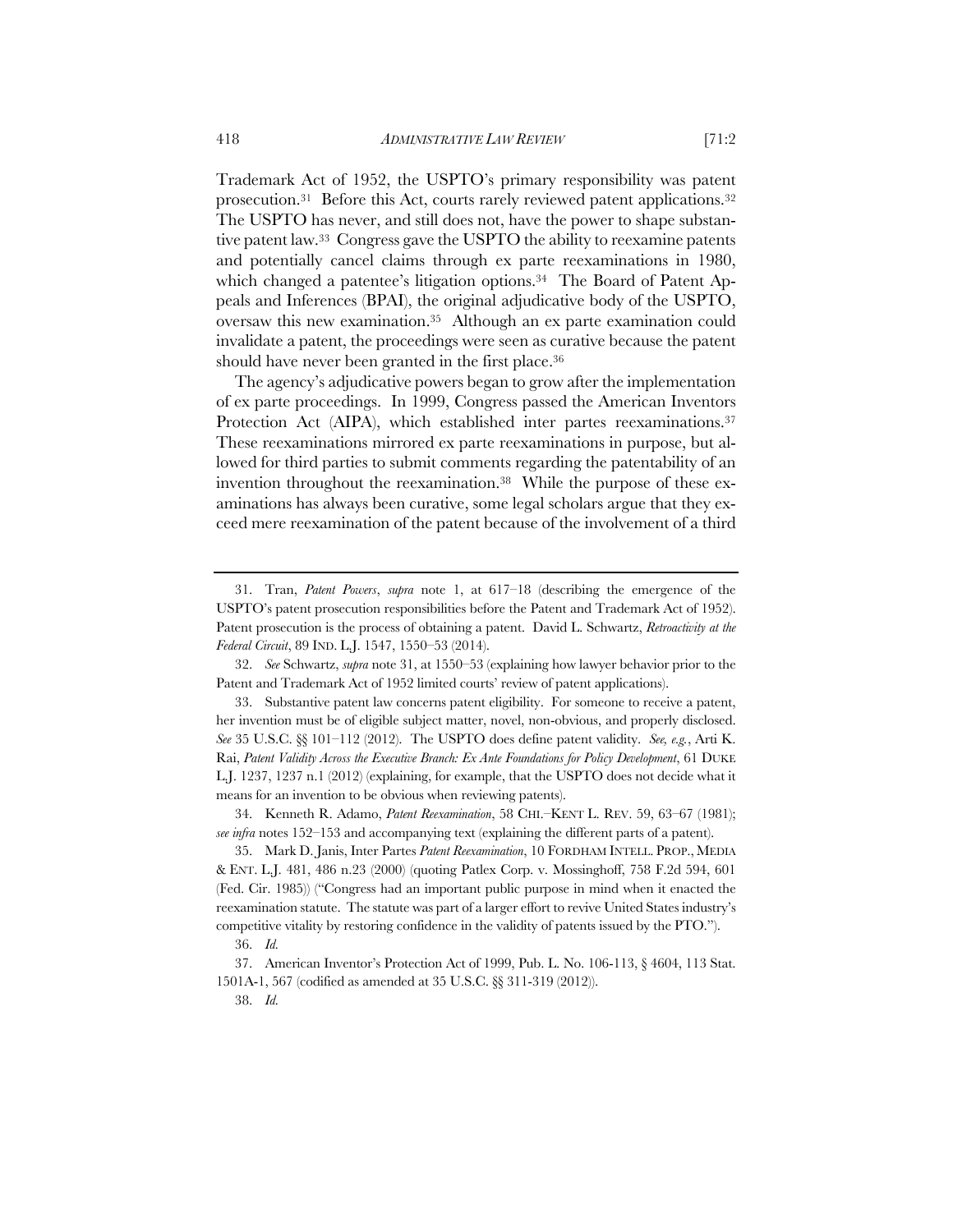party.39 The AIPA did not last long, but it was a necessary stepping stone for the new adjudications created in the AIA.40

Along with methods of adjudication, Congress also vested the USPTO with the power to promulgate rules. Congress first gave the USPTO the ability to promulgate rules in the Patent Act of 1952.41 This grant of authority seemed to encompass the ability to promulgate *any form* of rules.42 The USPTO enjoyed its seemingly broad rulemaking power until 1991, when the Court in *Animal Legal Defense Fund v. Quigg*<sup>43</sup> suggested that the USPTO did not have the authority to promulgate substantive rules.44 After *Animal Legal Defense Fund*, the Federal Circuit invalidated several USPTO rules; soon, the USPTO could only promulgate procedural rules.45 *Dickinson v. Zurko*,46 *Tafas v. Doll*,<sup>47</sup> and *Cooper Technologies Co. v. Dudas*<sup>48</sup> all held that the USPTO never had full rulemaking powers.<sup>49</sup> In fact, the USPTO rarely used its rulemaking authority, and whenever it did, the courts almost always invalidated the

41. Patent Act of 1952, ch. 950, §§ 1–159, 66 Stat. 792, 792; Tran, *Patent Powers*, *supra*  note 1, at 617–18 (discussing the history of the USPTO).

42. *See* Animal Legal Def. Fund v. Quigg, 932 F.2d 920, 931 (Fed. Cir. 1991) (addressing the question of whether the USPTO had the power to promulgate rules).

- 47. 559 F.3d 1345 (Fed. Cir. 2009).
- 48. 536 F.3d 1330 (Fed. Cir. 2008).

49. All together, these cases show that the courts slowly deprived the USPTO of its rulemaking capabilities until the USPTO was only allowed to promulgate procedural rules. *See* Dickinson v. Zurko, 527 U.S. at 165 (holding that the APA, not the USPTO, should set the appropriate standard of review in patent review); Tafas v. Doll, 559 F.3d at 1352–53 (stating that the USPTO does not have the authority to promulgate substantive rules); Cooper Techs. Co. v. Dudas, 536 F.3d at 1335 (concluding that the USPTO can create procedural rules).

<sup>39.</sup> Janis, *supra* note 35, at 486; *see also* Michael Xun Liu, *Patent Policy Through Administrative Adjudication*, 70 BAYLOR L. REV. 43, 49–50 (2018) (examining the Supreme Court's decision in Cuozzo Speed Tech. v. Lee*,* 136 S. Ct. 2131, 2144 (2016) (stating that "[a]lthough Congress changed the name from 'reexamination' to 'review,' nothing convinces us that, in doing so, Congress wanted to change its basic purposes, namely, to reexamine an earlier agency decision")).

<sup>40.</sup> 35 U.S.C. §§ 311–29 (2012) (creating inter partes review (IPRs), post-grant review, and covered business method review); Tran, *Patent Powers*, *supra* note 1, at 625–26.

<sup>43.</sup> 932 F.2d 920, 931 (Fed. Cir. 1991) (holding that the USPTO had the power to promulgate rules but questioned whether it could promulgate substantive rules).

<sup>44.</sup> *Id.*; *see* Tran, *Patent Powers*, *supra* note 1, at 618–19. Tran essentially argues that subsequent courts should not have relied upon this dictum, and that it was this misguided reliance that caused the USPTO to lose its rulemaking power. *Id.*

<sup>45.</sup> *See* Sarah Tran, *Administrative Law, Patents, and Distorted Rules*, 80 GEO. WASH. L. REV. 831, 834 (2012) [hereinafter Tran, *Distorted Rules*]*.*

<sup>46.</sup> 527 U.S. 150 (1999).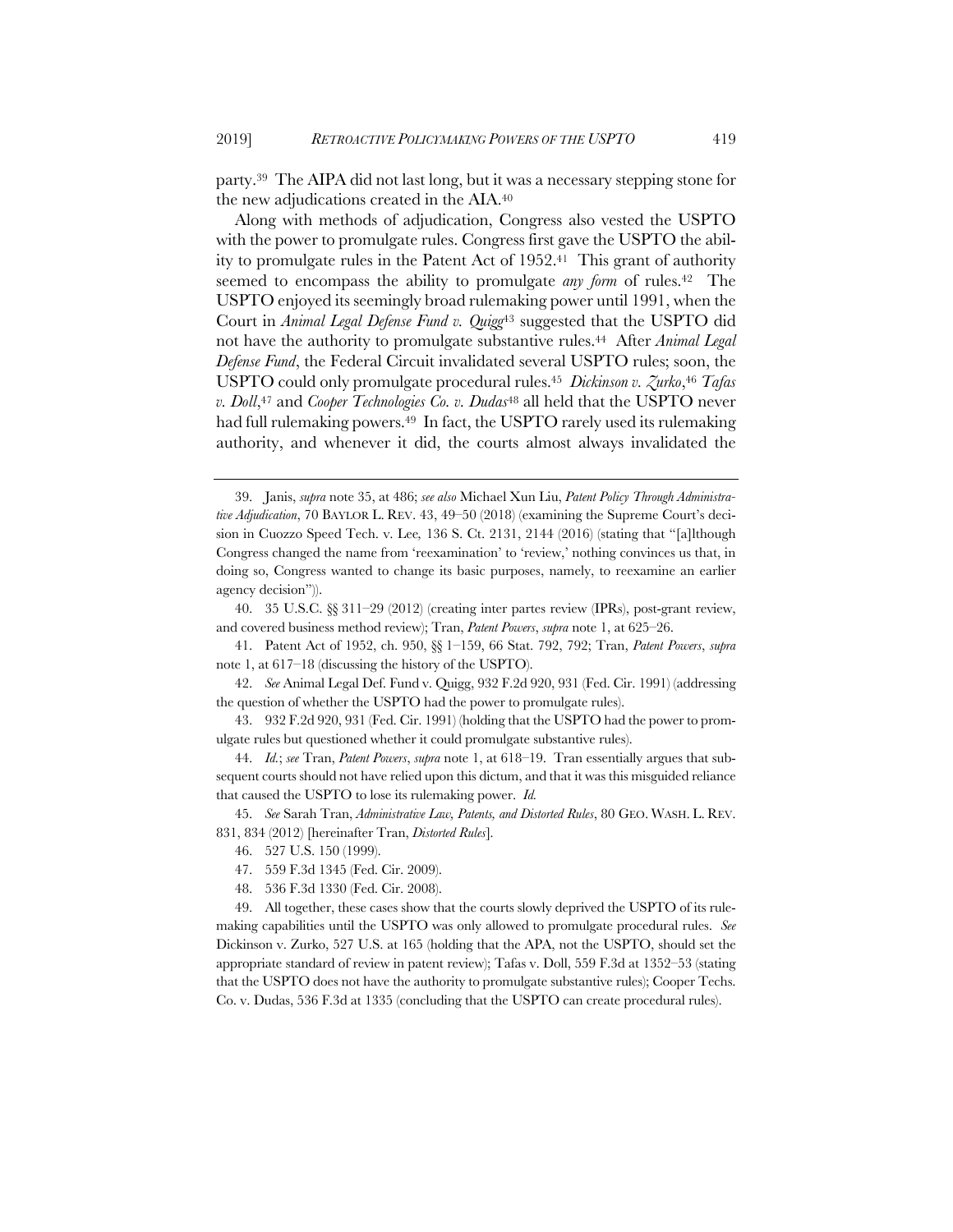rule.50 These cases even led judges to question whether the USPTO was an administrative agency because courts refused to apply the APA to the USPTO's decisions in the 1990s.<sup>51</sup> In response to the uncertainty, Congress enacted the AIA in 2011.52

## *B. The USPTO's Policymaking Powers Under the AIA*

The AIA changed the practice of patent law because it changed the USPTO's policymaking powers. The AIA replaced the BPAI with the PTAB as the new adjudicative body tasked with reviewing certain patent appeals.53 Congress also gave the USPTO the power to promulgate rules governing the proceedings of the PTAB.54 Additionally, the AIA gave the PTAB the power to hear several new post-grant proceedings where third parties could challenge the validity of patents on different patentability grounds; including IPRs, postgrant review, and covered business methods.55 These proceedings contain subtle differences, which make one more favorable than the others to third party challengers.56 Since the creation of these proceedings in 2011, the PTAB has received over eight thousand petitions.<sup>57</sup> The new post-grant proceedings are more popular because they easily and relatively inexpensively invalidate frivolous patents.58 The increasing number of invalidations resulted in much litigation concerning the administrative law of patents.

54. *Id.*

<sup>50.</sup> Tran, *Patent Powers*, *supra* note 1, at 617–23 (referencing the string of cases that dismantled the USPTO's rulemaking authority before the APIA and AIA).

<sup>51.</sup> As Judge S. Jay Plager once put it: "I thought the PTO was an administrative agency. But we don't review it as if it is. There is no other administrative agency in the United States that I know of in which the standard of review over the agency's decisions gives the appellate court as much power over the agency as we have over the Patent Office." Tran, *Distorted Rules*, *supra* note 45, at 834 (quoting Ronald Zibelli & Steven D. Glazer, *An Interview with Circuit Judge S. Jay Plager*, 5 J. PROPRIETARY RTS., Dec. 1993, at 2, 5); *see also* Tran, *Patent Powers*, *supra* note 1, at 618–19 (arguing that the Federal Circuit first restricted the USPTO's rulemaking authority with the court's decision in Animal Legal Defense Fund v. Quigg).

<sup>52.</sup> Tran, *Patent Powers*, *supra* note 1, at 626.

<sup>53.</sup> *See* 35 U.S.C. § 6 (2012) (creating the PTAB).

<sup>55.</sup> *See* 35 U.S.C. § 311. All of these post-grant proceedings (inter partes review, postgrant review (PGR), and computer business method) were not necessarily new. There were versions of these in previous Patent Acts; however, the more adversarial nature that IPRs allow is different. 35 U.S.C. §§ 314–325.

<sup>56.</sup> For example, PGR must be filed within nine months of the issuance of a patent, whereas an IPR can only be filed after nine months. Tran, *Patent Powers*, *supra* note 1, at 631–37.

<sup>57.</sup> *See* USPTO, PATENT TRIAL & APPEAL BD., TRIAL STATISTICS, *supra* note 10, at 3. 58. *Id.*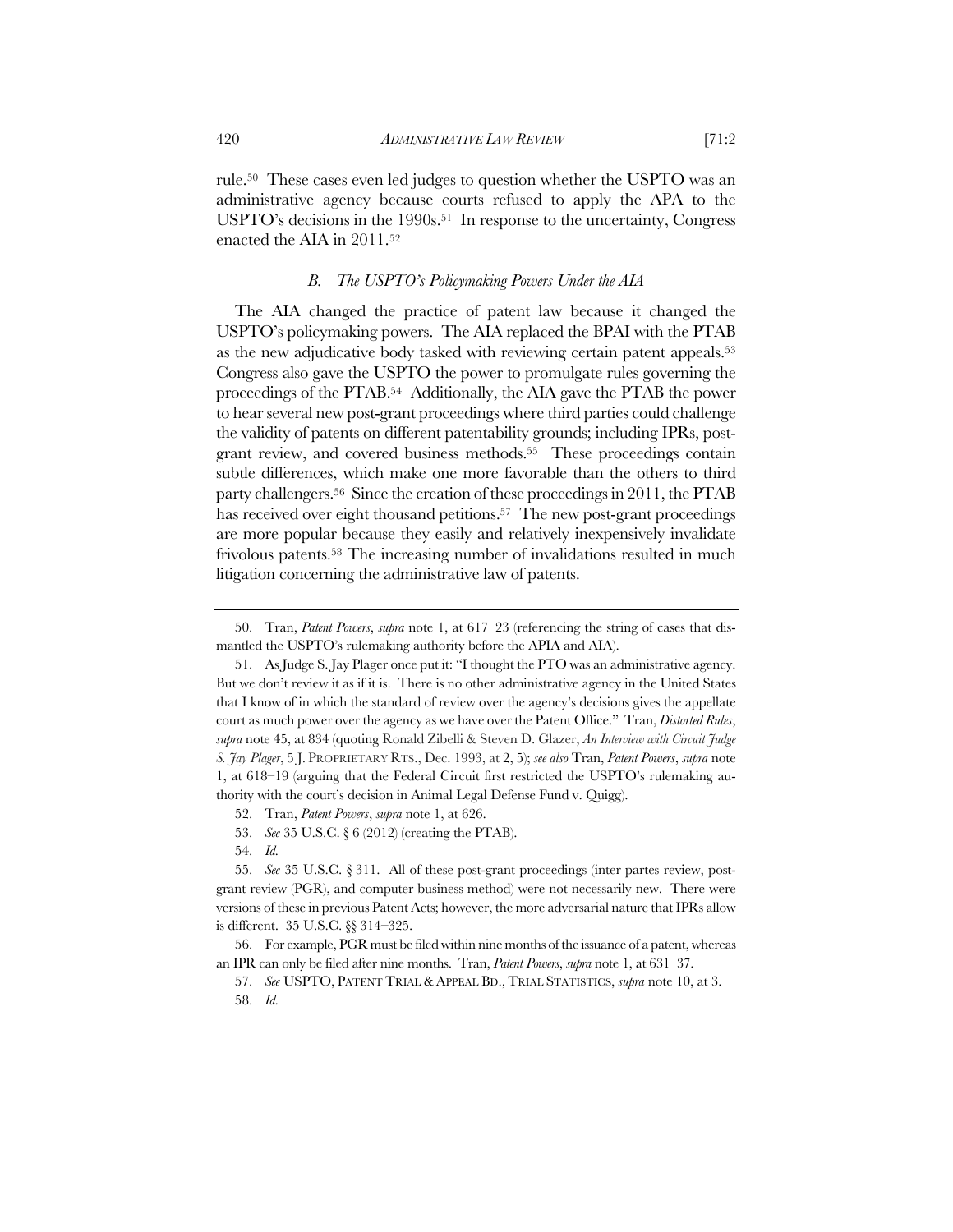The AIA has been challenged in the Supreme Court three times since it became effective in 2013; two of these cases involved questions surrounding the USPTO's adjudication powers. In the landmark case of *Oil States v. Greene*, the Supreme Court declared that IPRs are constitutional even though IPRs are conducted through agency adjudications.59 Justice Thomas, however, cautioned that the Court's decision is limited to IPR, and that the decision does not speak to other constitutional challenges, such as retroactivity and due process.60 On the same day, the Supreme Court issued a decision in *SAS Institute, LLC v. Iancu*, holding that the Director of the USPTO cannot partially institute petitions and must issue a decision on all challenged claims.61 *SAS* may have limited the authority of the PTAB; however, *Oil States* proves that these adjudications are a proper use of agency authority.

When Congress made the PTAB, it also gave the USPTO the ability to promulgate substantive rules in addition to its ability to create procedural rules. Through IPRs in particular, Congress granted the USPTO the power to issue "regulations . . . establishing and governing inter partes review under this chapter," which the Supreme Court later interpreted to give the USPTO the power to engage in limited substantive rulemaking.62 The AIA, arguably, gives the USPTO at least seventeen substantive rulemaking powers in regard to post-grant proceedings because it enables the USPTO to be able to:

set<sup>[]</sup> standards for the showing of sufficient grounds to institute a post-grant review; establish[] and govern[] post-grant reviews and their relationship to other proceedings; set<sup>[]</sup> standards and procedures for discovery of relevant evidence; prescrib<sup>[e]</sup> sanctions for any improper uses of post-grant review proceedings; set $\lceil \rceil$  forth standards and procedures for allowing patent owners to move to amend their patents; and set[] fees for the requests for post-grant reviews.63

Further, the AIA gives the USPTO the ability to make rules that prioritize inventions, which could impact substantive patent law.64 Moreover, the AIA also gives the USPTO approximately thirty rulemaking powers that could be

<sup>59.</sup> An agency cannot generally adjudicate private rights, which are reserved for Article III courts. Oil States Energy Servs., LLC v. Greene's Energy Grp., LLC, 138 S. Ct. 1365, 1373 (2018) (holding that patents are public, not private, rights, which is why the USPTO may invalidate patents through IPRs).

<sup>60.</sup> *Id.* at 1379.

<sup>61.</sup> 138 S. Ct. 1348, 1349–51 (2018) (stating that § 318 does not provide the Director partial institution power).

<sup>62.</sup> *See* 35 U.S.C. § 316(a)(4) (2012); Cuozzo Speed Techs., LLC v. Lee, 136 S. Ct. 2131, 2143 (2016).

<sup>63.</sup> Tran, *Patent Powers*, *supra* note 1, at 633–35.

<sup>64.</sup> *Id.* at 639. These substantive rulemaking powers do not give the USPTO the authority to affect statutory patent law.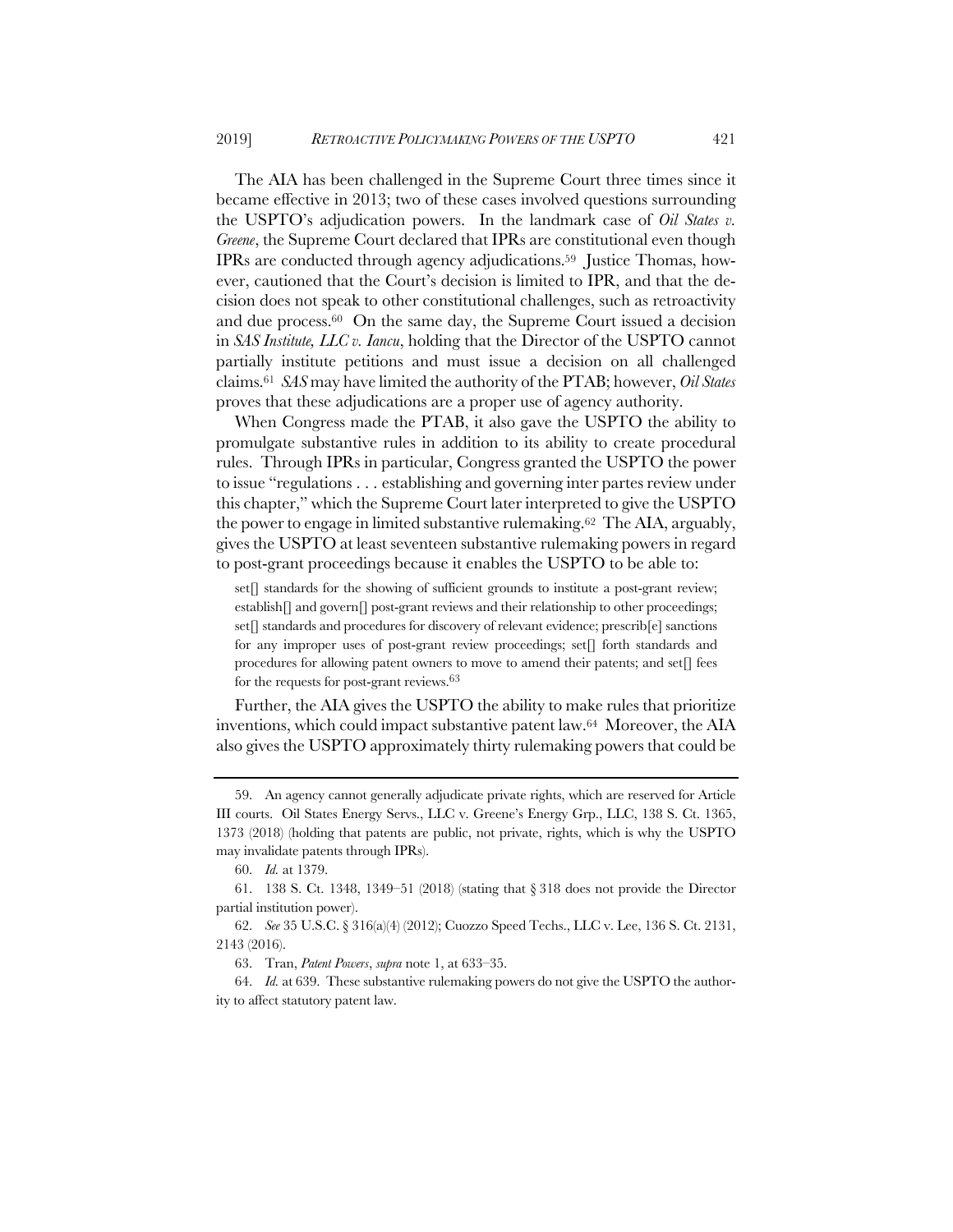either substantive or procedural.65 Regardless of whether these rules are substantive or procedural, Congress and the courts have granted the USPTO more power than it had ever previously enjoyed.<sup>66</sup>

*Cuozzo Speed Technologies, LLC v. Lee* was the third case that the Supreme Court heard regarding the AIA and that also addressed the USPTO's rulemaking authority.67 *Cuozzo* questioned whether the USPTO had the power to promulgate a rule that concerned the standard of review during an IPR.68 The Court held that  $\S 316(a)(4)$  of the AIA, which provides for the USPTO to issue "regulations . . . establishing and governing inter partes review under this chapter," gave the agency the power to promulgate substantive rules.69 Section 316 allows the USPTO to issue these rules regarding *only* the establishment and governance of IPR; it does not explicitly allow the agency to promulgate rules that could define subject matter under § 101 or enablement under  $\S 112$ .<sup>70</sup> The agency may one day try to issue a rule that explicitly regulates these patent doctrines, but it will likely only be successful if it finds a way to embed that regulation within the establishment or governance of IPRs.71 While the USPTO mainly promulgates procedural rules, it is starting. to utilize its newly recognized substantive rulemaking power—even to potentially promulgate retroactive ones.

## II. PRINCIPLES OF RETROACTIVITY

Retroactivity is "deeply rooted in our jurisprudence, and embodies a legal doctrine centuries older than our Republic."72 A law, rule, order, or decision

70. 35 U.S.C. § 316(a)(4) (2012) (stating that the USPTO may issue rules "establishing and governing inter partes review," not patentability).

71. A substantive rule under *Cuozzo* and § 316 would likely be a regulation that affects the outcome of a case in a procedural manner, such as the standard of review.

72. *See* Landgraf v. USI Film Prods., 511 U.S. 244, 265 (1994). This presumption is even codified into the Constitution. *Id.* at 266. The Constitution embodies the presumption against retroactivity in more than just the Ex post facto Clause prohibiting Congress from passing certain forms of retroactive legislation. *Id.* The Takings Clause, Contracts Clause, and the principle of due process all protect against the negative effects of retroactive action. *Id.*

<sup>65.</sup> *See id.* at 655 (outlining the sections of the AIA that Professor Tran asserts are new substantive or procedural rulemaking authorities).

<sup>66.</sup> *See id.*

<sup>67.</sup> 136 S. Ct. at 2142.

<sup>68.</sup> *Id.*

<sup>69.</sup> The Court in *Cuozzo* does not explicitly grant or interpret the USPTO to have the power to promulgate substantive rules; however, it does distinguish § 316 from previously litigated patent statutes and states that "[t]he Circuit's prior interpretation of  $\S 2(b)(2)(A)$  cannot magically render unambiguous the different language in the different statute before us." *Id.* at 2143.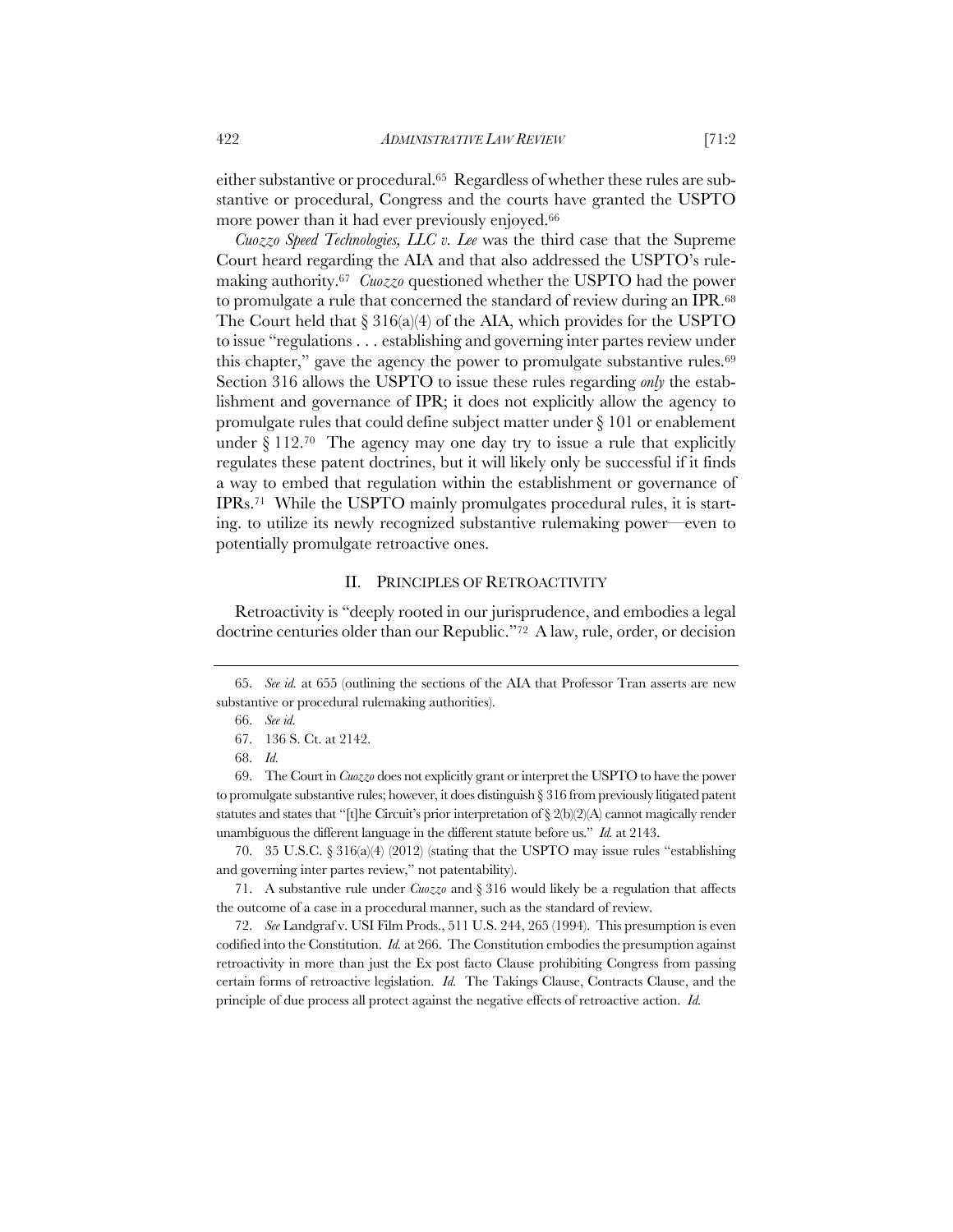is retroactive when it changes the legality of past conduct.73 Indeed, retroactivity embodies the principles of notice and fairness.74 While the doctrine is normally associated with protecting individuals from vindictive and arbitrary state action, it can also be used to correct mistakes and respond to emergencies.75 Accordingly, retroactivity generally only becomes a problem when a new law negatively affects the legal relationships or decisions of private parties on prior laws.76

Unlike the explicit provisions from the Constitution, the lack of authority or guidance from the APA means that the doctrine of retroactivity in administrative law is a judicial creation.<sup>77</sup> Administrative law shares the presumption against retroactivity: agency adjudications are inherently retroactively curative just like judicial decisions, and rulemaking is equally analogous to legislation's anti-retroactive nature. *Bowen v. Georgetown University Hospital*<sup>78</sup> is the principle authority on retroactivity in administrative law.79 Although *Bowen* pertains mostly to rulemaking, it discusses policymaking generally at times and stands for the principle that an agency cannot enact retroactive policy unless Congress has explicitly granted it the authority to do so.80 *Bowen* appears to create a bright-line rule; however, the "general legal principles governing retroactivity are relatively easy to state, although not as easy to apply."<sup>81</sup>

#### *A. Retroactivity in Adjudications*

Agency adjudications, just like judicial adjudications, are inherently retroactive because of their curative nature.82 When a court decides the legal status of a past action, it is settling the dispute between parties or putting

<sup>73.</sup> *Id.*

<sup>74.</sup> *Id.* at 266–67.

<sup>75.</sup> *Id.* at 267–68. The majority of the discussions concerning retroactivity revolve around the negative consequences of the doctrine or its use to harm individuals because most people do not have issues when these actions help them. *Id.*

<sup>76.</sup> Jan G. Laitos, *Legislative Retroactivity*, 52 WASH. U.J. URB. & CONTEMP. L. 81, 81 (1997).

<sup>77.</sup> *See* Bowen v. Georgetown Univ. Hosp., 488 U.S. 204, 220, 223–24 (1988) (Scalia, J., concurring) (discussing how the APA does not explicitly contain a presumption against retroactivity, but courts have nonetheless held agencies to the same standards). The APA does not state a presumption against retroactivity. *See generally* 5 U.S.C. §§ 500–96 (2012).

<sup>78</sup> 488 U.S. 204 (1988).

<sup>79.</sup> *Id.* at 220.

<sup>80.</sup> *Id.* at 224.

<sup>81.</sup> Nat'l Mining Ass'n v. Dep't of Labor, 292 F.3d 849, 859 (D.C. Cir. 2002).

<sup>82.</sup> Greene, *supra* note 15, at 263–66 (explaining retroactivity in agency adjudications).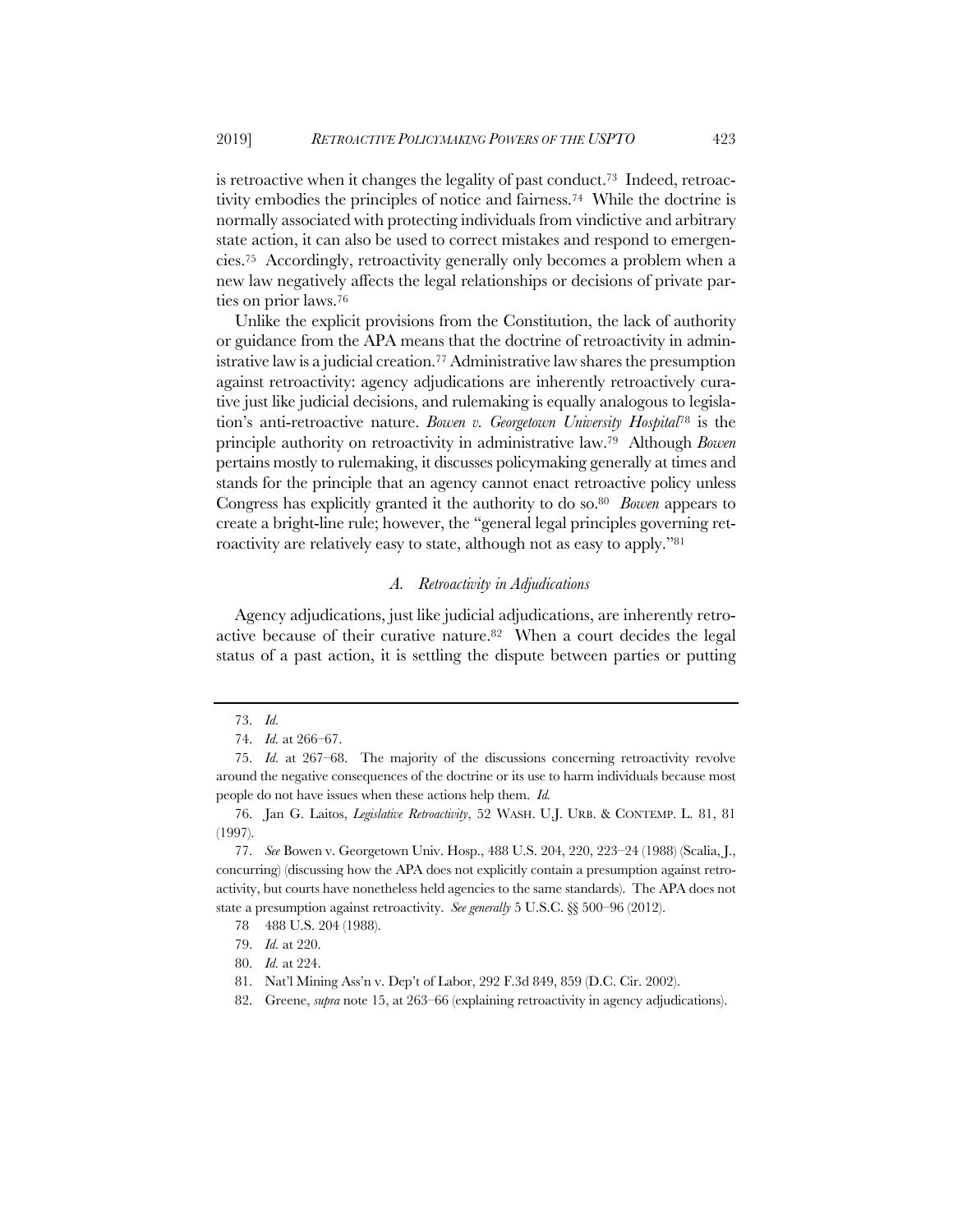violated.83 Just as the judiciary has the power to settle disputes, Congress has delegated an analogous power to agencies.84 Specifically, an agency can issue orders or decisions to settle a dispute or determine the legal relationship of parties.85 Because orders affect past legal relationships, they have a retroactive effect analogous to judicial decisions.86 Justice Scalia plainly stated that "retroactivity is not only permissible but [the] standard."87 Thus, agency adjudications inherently and purposefully have retroactive effects.

There are instances in which an administrative agency's adjudicative body may not be curative because it announces a prospective "rule" under the shroud of an order.88 The difference between an order and a rule is vital when determining the permissibility of a retroactive effect in an adjudication.89 When an agency issues a prospective order, it effectively engages in rulemaking without abiding by the proper APA procedures, and courts have applied the same retroactive tests to it.90 While orders that are curative are permissibly retroactive, orders that act as rules are not.91

One of the first challenges to retroactive agency adjudications came in *SEC v. Chenery Corp.* (*Chenery II*).<sup>92</sup> The substance of the case centers around whether the Securities and Exchange Commission could retroactively apply its new standard to deny the Chenery Corp.'s request to reorganize its business.93 *Chenery II* stands for both the rule-order distinction and the

90. *Id.*

91. *Compare id.* at 216–19 (describing the purpose behind the term "*for the future*" in the APA's definition of a rule and how it is different from an order), *with De Niz Robles*, 803 F.3d at 1172 (detailing legislation that is prospective and embodies the purpose of rules).

<sup>83.</sup> *Id.*

<sup>84.</sup> *See id.* at 264 (asserting that while agencies may not always adjudicate the same issues as Article III courts, they serve a similar purpose to the judiciary).

<sup>85.</sup> Bowen v. Georgetown Univ. Hosp., 488 U.S. 204, 218–19 (1988) (Scalia, J., concurring).

<sup>86.</sup> *Cf. id.* at 216–17 (discussing retroactive orders).

<sup>87.</sup> *Id.* at 221.

<sup>88.</sup> De Niz Robles v. Lynch, 803 F.3d 1165, 1173 (10th Cir. 2015) (stating that a new agency order that effectively works as a rule "should be treated no different[ly] from a new agency rule announced by notice-and-comment rulemaking . . . for purposes of retroactivity analysis") (quoting Velásquez-García v. Holder*,* 760 F.3d 571, 581 (7th Cir. 2014) (internal quotation marks omitted)).

<sup>89.</sup> *See Bowen*, 488 U.S. at 217–21 (Scalia, J., concurring).

<sup>92.</sup> 332 U.S. 194, 201–02 (1947) (holding that the SEC could only decide the case before it, even if the standards to do so were not stated in a rule or regulation).

<sup>93.</sup> *Id.* at 203–04.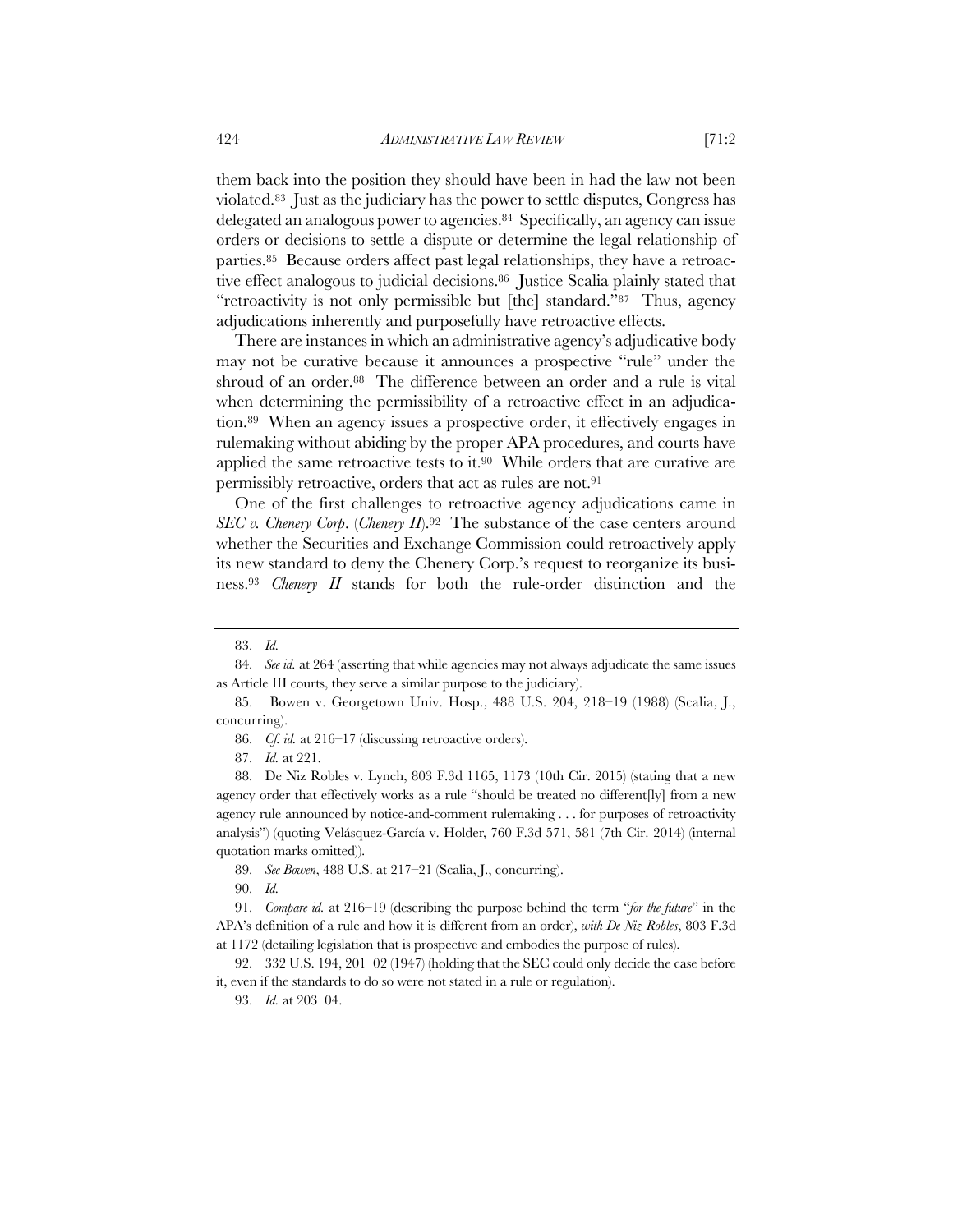presumption that agency adjudications interpreting and applying pre-existing law are not retroactive.94 Even though some agencies have misused adjudications, courts can discern the difference between an impermissible prospective order and a permissibly retroactive one.<sup>95</sup>

## *B. Retroactive Rulemaking*

Contrasted with agency adjudications, rulemaking involves a greater presumption against retroactivity. In administrative law, a "rule is retroactive if it takes away or impairs vested rights acquired under existing law, or creates a new obligation, imposes a new duty, or attaches a new disability in respect to transactions or considerations already past."96 In other words, a rule is retroactive if it changes a legal status of a past relationship.97 An agency, however, may only promulgate a retroactive rule if Congress has explicitly granted the agency the power to do so.98

In *Bowen*, the Medicare Act allowed the Secretary of Health and Human Services to promulgate rules that concerned cost-reimbursement regulations.99 When the Secretary issued a rule that changed the "wage index, a factor used to reflect the salary levels for hospital employees" retroactively, hospitals challenged the validity of the rule.<sup>100</sup> The Secretary argued that he had the authority to promulgate the retroactive rule because the Medicare Act allowed him to "provide for the making of suitable retroactive corrective adjustments;" however, the Court disagreed with his interpretation of the statute.101 The Court ruled in favor of the hospitals, holding that the statute only allowed for the retroactive adjudications of correcting reimbursements and that an agency may only promulgate a retroactive rule when Congress expressly

<sup>94.</sup> *Id.*; *see also* Greene, *supra* note 15, at 273 (discussing the purpose and inherent retroactive nature that adjudications have when settling disputes that occurred in the past).

<sup>95.</sup> *Chenery II*, 332 U.S. at 203–04.

<sup>96.</sup> Nat'l Mining Ass'n v. Dep't of Labor, 292 F.3d 849, 859 (D.C. Cir. 2002) (citing Nat'l Mining Ass'n v. Dep't of Interior, 117 F.3d 1, 8 (D.C. Cir. 1999) (internal quotation marks omitted)). Whether the right has actually vested is not always a vital part of a court's retroactive analysis. Geoffrey C. Weien, Note, *Retroactive Rulemaking*, 30 HARV. J.L. & PUB. POL. 749, 762 (2007).

<sup>97.</sup> *Nat'l Mining Ass'n*, 292 F.3d at 859.

<sup>98.</sup> Bowen v. Georgetown Univ. Hosp., 488 U.S. 204, 208 (1988) (stating "a statutory grant of legislative rulemaking authority will not . . . encompass the power to promulgate retroactive rules unless that power is conveyed by Congress in express terms").

<sup>99.</sup> *Id.*

<sup>100.</sup> *Id.* at 206 (internal quotation marks omitted).

<sup>101.</sup> *Id.* at 209 (citing 42 U.S.C. § 1395x(v)(1)(A)(ii) (1974)).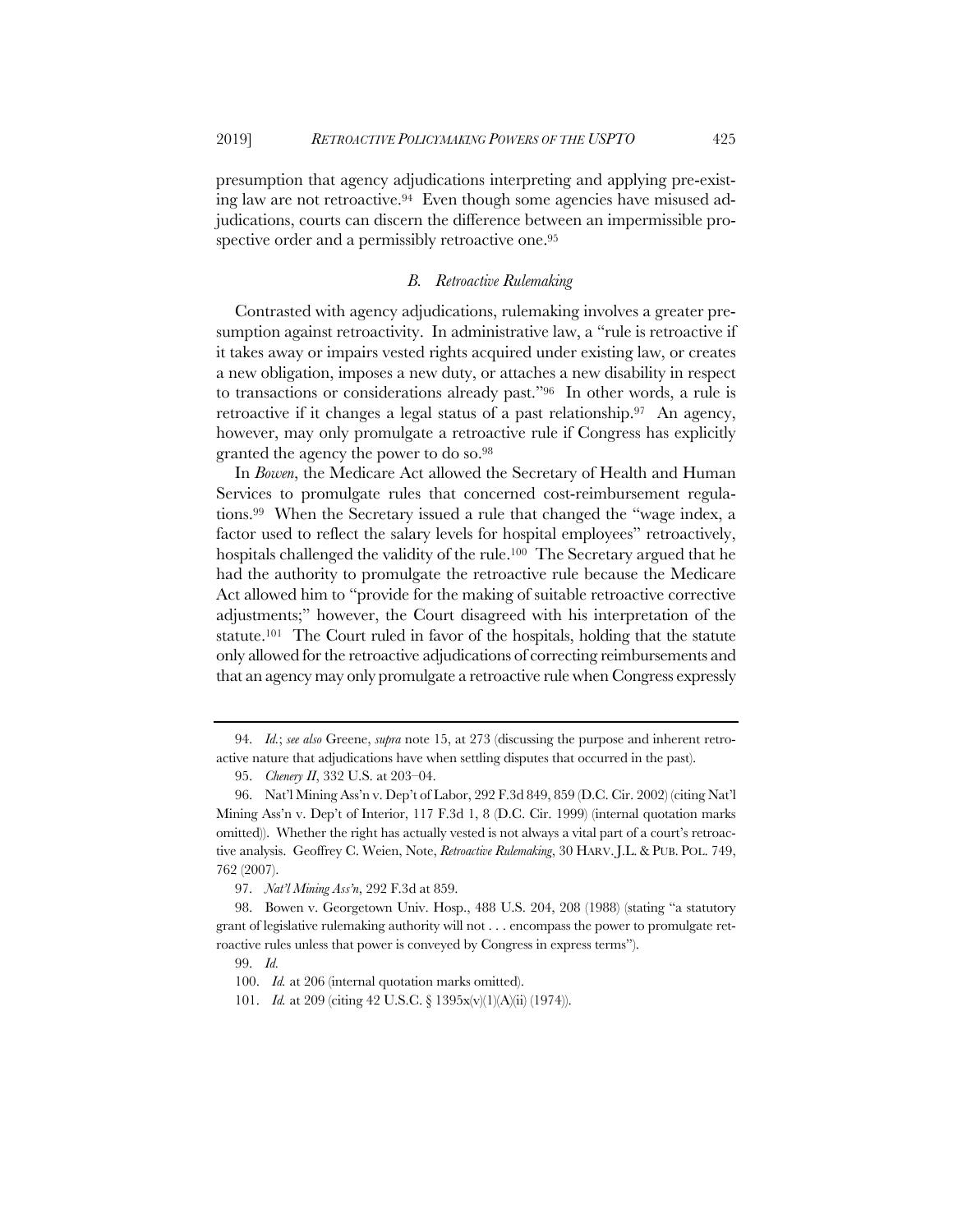grants it the authority to do so.102 Although the majority opinion in *Bowen* states the rule, it does not anchor its reasoning using the APA, which is why Justice Scalia's concurrence is frequently referred to as an explanation of the law.103

There are two types of retroactive rules: primary and secondary.104 A primary retroactive rule follows the standard definition of a retroactive rule, altering the legal status of a past relationship.105 Conversely, a secondary retroactive rule affects the future legal consequences of a legal relationship that already exists.106 The distinction, while minute, allowed subsequent courts to dim the bright-line prohibition of retroactive rules.107 Justice Scalia acknowledged that a secondary retroactive rule is not per se invalid, but that it could be when it is arbitrary and capricious under the APA.108 Applying *Chevron* deference to an agency's interpretation of a statute, if the secondary rule is sufficiently supported by minimum standards of rationality, then a secondary retroactive rule may be upheld.<sup>109</sup> Although this seems to be a bright-line rule, *Bowen*'s progeny have interpreted it in different ways, obscuring the seemingly straightforward presumption against retroactive rules.110

Courts grappled with whether the type of rule, substantive or procedural, affects the presumption against retroactive rules.111 Substantive rules cannot retroactively affect some rights, whereas procedural rules may affect a preexisting right even when applied retroactively.112 However, if a procedural

104. *Id.* at 219–21.

105. *Id.*

106. Scalia offers the regulation of a trust as an example of secondary retroactivity; the legal rights existed under one rule, but the new rule will govern the trust once it becomes effective. *Id.* at 219–20*.*

107. Weien, *supra* note 96, at 756.

108. *Bowen*, 488 U.S. at 220 ("A rule that has unreasonable secondary retroactivity—for example, altering future regulation in a manner that makes worthless substantial past investment incurred in reliance upon the prior rule—may for that reason be 'arbitrary' or 'capricious,' *see* 5 U.S.C. § 706, and thus invalid.").

109. Nat'l Mining Ass'n v. Dep't of Labor, 292 F.3d 849, 868 (D.C. Cir. 2002).

110. *See generally* Weien, *supra* note 96, at 756.

111. *National Mining Ass'n*, 292 F.3d at 859–60; Landgraf v. USI Film Prods., 511 U.S. 244, 275 (1994). While *Landgraf* addresses principles of retroactivity and is often cited by decisions that involve questions of retroactive rules, it does not actually concern an administrative agency. *See Landgraf*, 511 U.S. at 275.

112. *Nat'l Mining Ass'n*, 292 F.3d at 859–60.

<sup>102.</sup> *Id.* at 211–13.

<sup>103.</sup> *Compare id.* at 208 (Kennedy, J., majority opinion) (applying general principles of retroactivity to administrative agencies), *with id.* at 216 (Scalia, J., concurring) (using the APA, in addition to general principles of retroactivity, to find the rule at hand retroactive).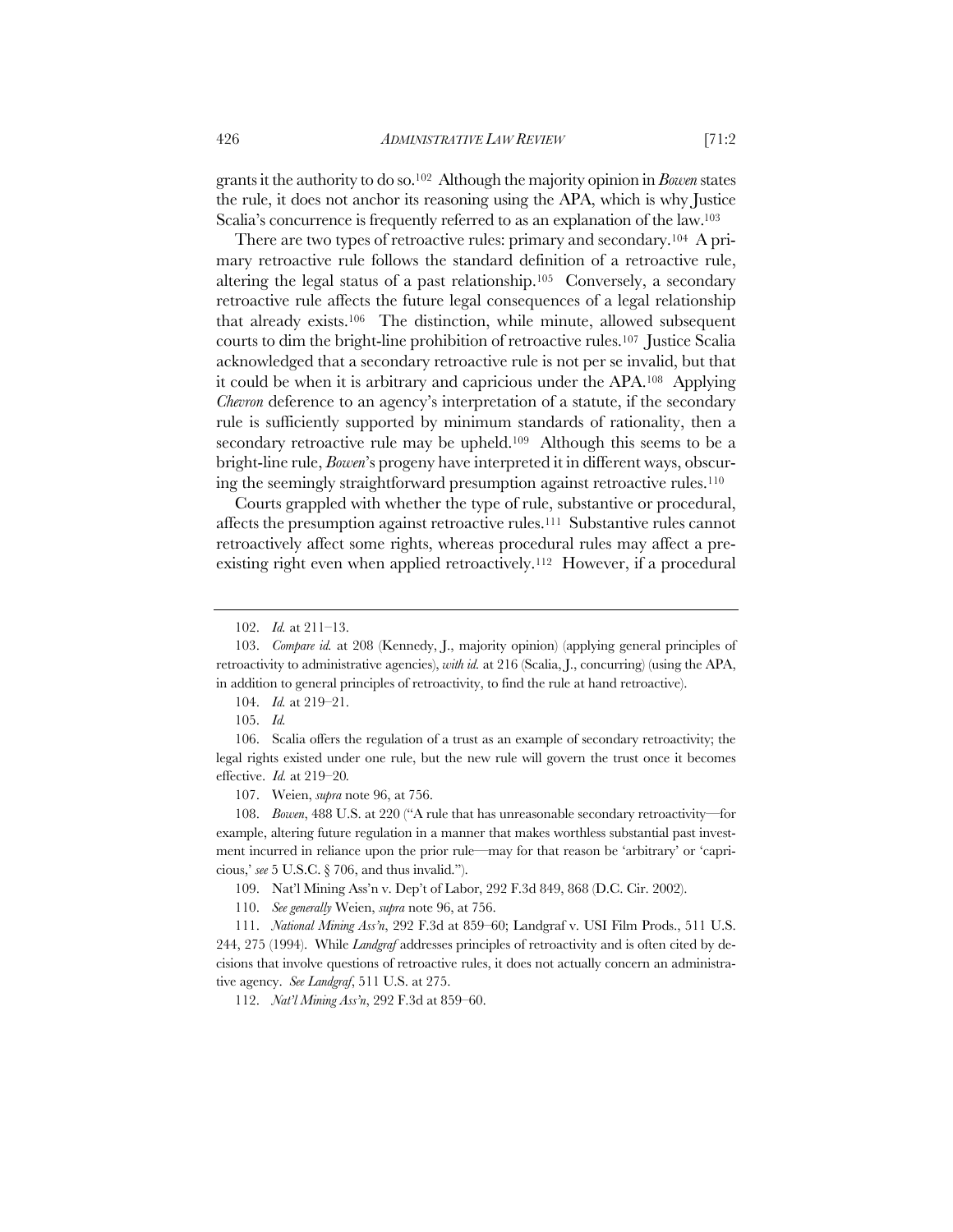rule is outcome-determinative, then it affects a substantive right and is impermissible.113 In these instances, procedural-substantive rules are held to the same standard as substantive rules.114 *National Mining Ass'n v. Department of Labor*<sup>115</sup> simplified this confusing distinction and reaffirmed the presumption against retroactive rules.116 Now, regardless of whether the rule is substantive or procedural, a new rule is retroactive if it creates a new legal consequence for past actions.<sup>117</sup>

More recent cases concerning retroactive rules have articulated a test to determine whether a rule is retroactive.118 First, the court determines whether Congress has delegated the power to promulgate retroactive rules to the agency.119 Absent that power, the court assesses whether a rule has retroactive effects and asks whether the new rule effects a substantive change from the previous rule.120 If it does effect a substantive change, the court determines whether the legal consequences of the conduct in question changed.<sup>121</sup> Then, if the rule changes the past legal consequences of a past act, it is retroactive.122

#### III. THE RETROACTIVE POLICYMAKING POWERS OF THE USPTO

#### *A. The Retroactive Adjudicative Powers of the USPTO*

The USPTO's adjudicative body, either the old BPAI or the new PTAB, has the authority to issue decisions that have retroactive effects.<sup>123</sup> The creation of an adjudicative body vests it with the authority to grant orders, which are inherently retroactive.124 The adjudicative power started with

118. Regents of the Univ. of Cal. v. Burwell, 155 F. Supp. 3d. 31, 43–45 (D.C. Cir. 2016).

120. A substantive change is not well defined and seems to be a subjective standard relative to change itself. *See id.* at 44–45.

123. *See* 35 U.S.C. § 6(b)(4) (2012); SEC v. Chenery Corp*.*, 332 U.S. 194, 203–04 (1947) (summarizing how adjudications are inherently and permissibly retroactive).

124. 35 U.S.C. § 6(b)(4); *see Chenery Corp.*, 332 U.S. at 203–04 (discussing the limited

<sup>113.</sup> *Id.*

<sup>114.</sup> *See id.* (stating that the type of rule does not change the analysis).

<sup>115.</sup> 292 F.3d 849 (D.C. Cir. 2002).

<sup>116.</sup> *Id.* at 859–60.

<sup>117.</sup> *Id.*

<sup>119.</sup> *Id.* at 43.

<sup>121.</sup> *Id.*

<sup>122.</sup> The retroactivity test does not merely turn on whether the rule affected the past legal relationships; it appears to only apply to previous rules and practices. *Id.* This raises a few interesting questions: does this include new rules or practices? Would a new congressionally mandated formal rule with retroactive effects be a grant of retroactive power even if there is no explicit grant of authority?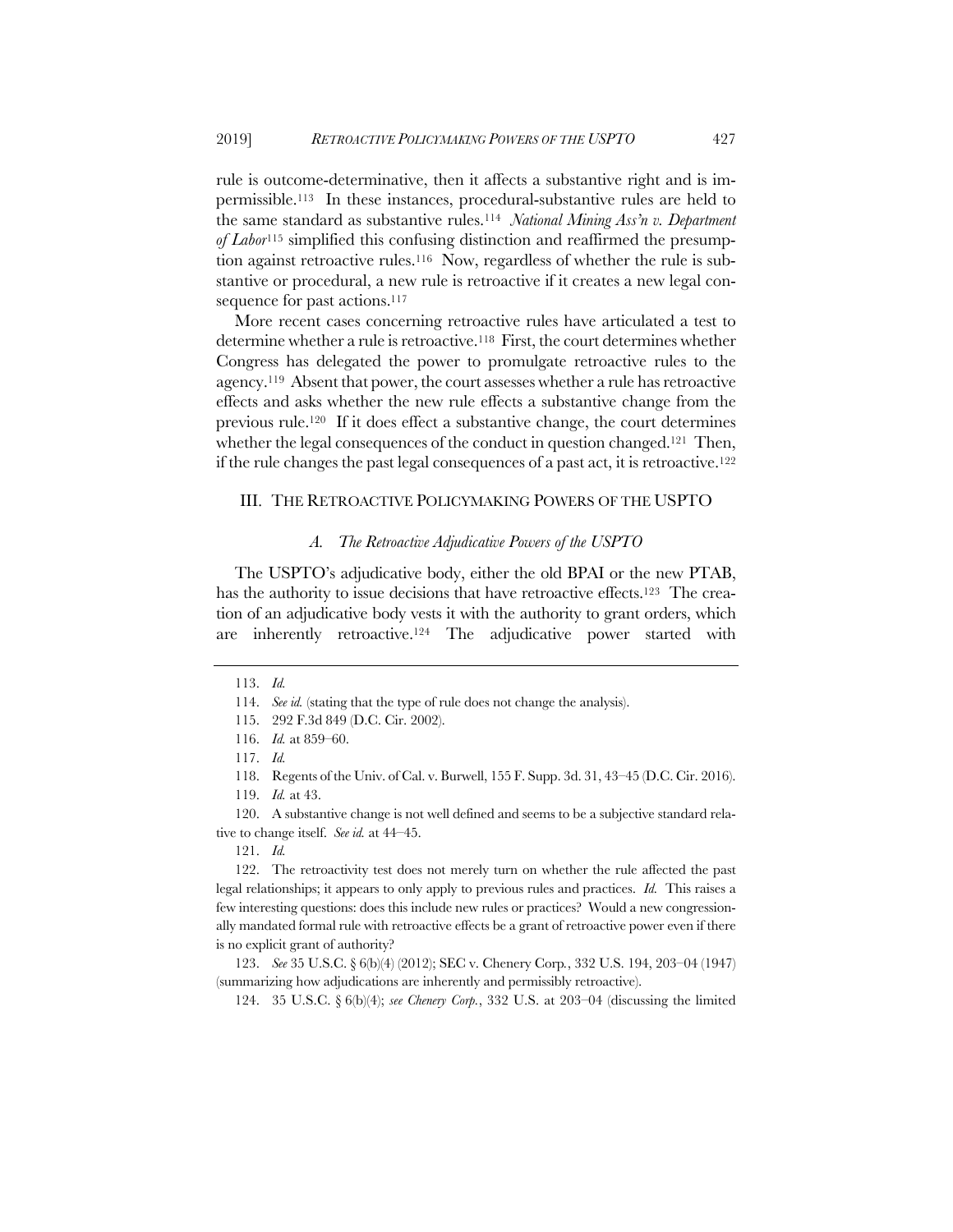reexamination and certificates of correction.125 These agency actions are orders because they are final decisions of a matter that is not completed using rulemaking.126 Pre-AIA adjudications were not retroactive because they were corrective or curative actions—putting the patentee in the proper legal position she would have been in had the patent been issued correctly in the first place.<sup>127</sup> The same order-qualification applies to the new post-grant proceedings under the AIA because they are not final decisions under rulemaking.128 Even though the order issued from a PTAB proceeding is called a decision, it still is an order because it is an agency action that is not rulemaking. The AIA giving the USPTO an adjudicative body is an explicit grant of retroactive powers.129

Unlike the pre-AIA adjudications, the retroactivity of the new post-grant proceedings has yet to be challenged. The majority opinion in *Oil States* declared the IPR proceedings constitutional, but specifically noted that the decision did not determine whether IPRs were, among other things, retroactive.130 The Supreme Court's allusion to this issue raises the question of whether these proceedings are impermissibly retroactive. Regardless of how this issue may be phrased, it will ask whether the AIA adjudications change patentees' previously established rights.131

The USPTO's adjudications do not retroactively change a patentee's legal rights. A patent grants a patentee the right to exclude others from using, making, selling, offering to sell, or importing the patentee's invention.132 The purpose of these adjudications is to cancel patents that already exist or that

128. Priest, *supra* note 125, at 979.

129. *See* Greene, *supra* note 15, at 264–67.

130. Oil States Energy Servs., LLC v. Greene's Energy Grp., LLC, 138 S. Ct. 1365, 1373, 1379 (2018) (stating that IPRs are constitutional because patents are public, not private, rights that can be adjudicated by an administrative agency).

131. If this question is proffered in terms of due process or judicial takings, then factors outside the scope of this Comment would come into play. For more information, *see generally* Camilla A. Hrdy & Ben Picozzi, *The AIA Is Not a Taking: A Response to Dolin & Manta*, 72 WASH. & LEE L. REV. 472 (2016).

132. 35 U.S.C. § 154(a)(1) (2012) (stating that patents grant the right to exclude others from making, using, and selling the invention in the United States).

scope of orders).

<sup>125.</sup> *See* Chelsea A. Priest, *Certificates of Correction Corrected: Their History and Retroactive Application*, 67 STAN. L. REV. 961, 969 (2015).

<sup>126.</sup> 5 U.S.C. § 551(6).

<sup>127.</sup> Priest, *supra* note 125, at 979. Additionally, pre-AIA adjudications did not amount to takings or other similar retroactive violations. *See, e.g.*, Fla. Prepaid Postsecondary Educ. Expense Bd. v. Coll. Sav. Bank, 527 U.S. 627, 645–48 (1999) (holding that infringement by a state does not violate due process).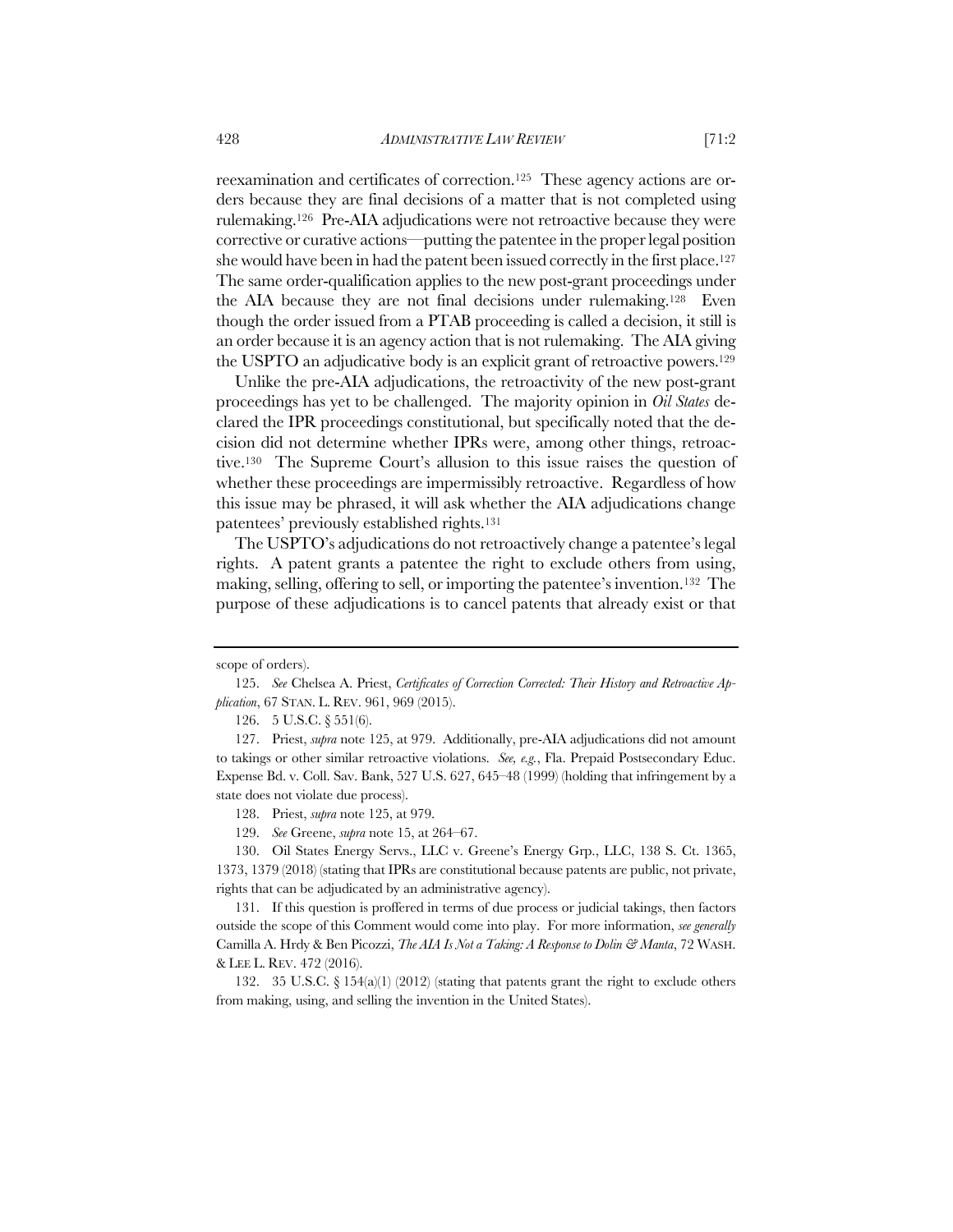can be found in prior art.133 There are minimum standards that an invention must meet to be patentable: the invention must be directed to patentable subject matter and be useful, novel, non-obvious, and enabled through a definite written description.134 If the invention already exists in prior art, then a patent is ineligible and will not be granted.135 Patent examiners may miss prior art in their research and mistakenly issue a patent. An improperly issued patent indicates that the patentee never had the right in the first place because the invention did not meet the statutory requirements.136 Therefore, post-grant proceedings that invalidate patents do not retroactively change a patentee's rights because it never had the right in the first place.

Furthermore, the PTAB's invalidation accomplishes the same purpose as an Article III court's invalidation.137 For years, different parts of the government have reexamined patents.138 Patentees have used invalidity as a defense against infringement in federal courts.139 The USPTO never adjudicated issues of third-party invalidity suits because it did not previously have the power to do so.140 *Oil States* clarified that IPRs are constitutional and can be performed through agency adjudications because patents are public franchises, and there is nothing stopping the PTAB from issuing decisions that have the same result as an invalidity defense.<sup>141</sup> The only thing that distinguishes IPRs from other curative adjudicative bodies is adversarial involvement of a third party.142 The third party should not make a difference

137. *Id.* § 311(b) (stating that IPRs use prior art to cancel a patent on the grounds of anticipation or obviousness of §§ 102 and 103).

138. *See* Tran, *Patent Powers*, *supra* note 1, at 630–35 (explaining the history of patent reexaminations).

140. *See id.*

141. Oil States Energy Servs., LLC v. Greene's Energy Grp*.*, LLC, 138 S. Ct. 1365, 1374–75 (2018) ("So, like the [US]PTO's initial review, the Board's inter partes review protects the public's paramount interest in seeing that patent monopolies are kept within their legitimate scope . . . Thus, inter partes review involves the same interests as the determination to grant a patent in the first instance.") (internal quotations omitted).

142. *See supra* Section I.A.

<sup>133.</sup> *Id.* § 311(b). Prior art is any patent, public use, sale, printed publication, or other way that the invention was made available to the public before the patent application filing date. *Id.* § 102(a)(1).

<sup>134.</sup> *Id.* §§ 101–12.

<sup>135.</sup> *Id.* §§ 102–03.

<sup>136.</sup> Michael Xun Liu, *Balancing the Competing Functions of Patent Post-Grant Proceedings*, 25 J. INTELL. PROP. L. 157, 165–67 (2018) (suggesting that a patent should not be considered valid because over-worked patent examiners improperly issued the patent).

<sup>139.</sup> 35 U.S.C. §§ 281–84.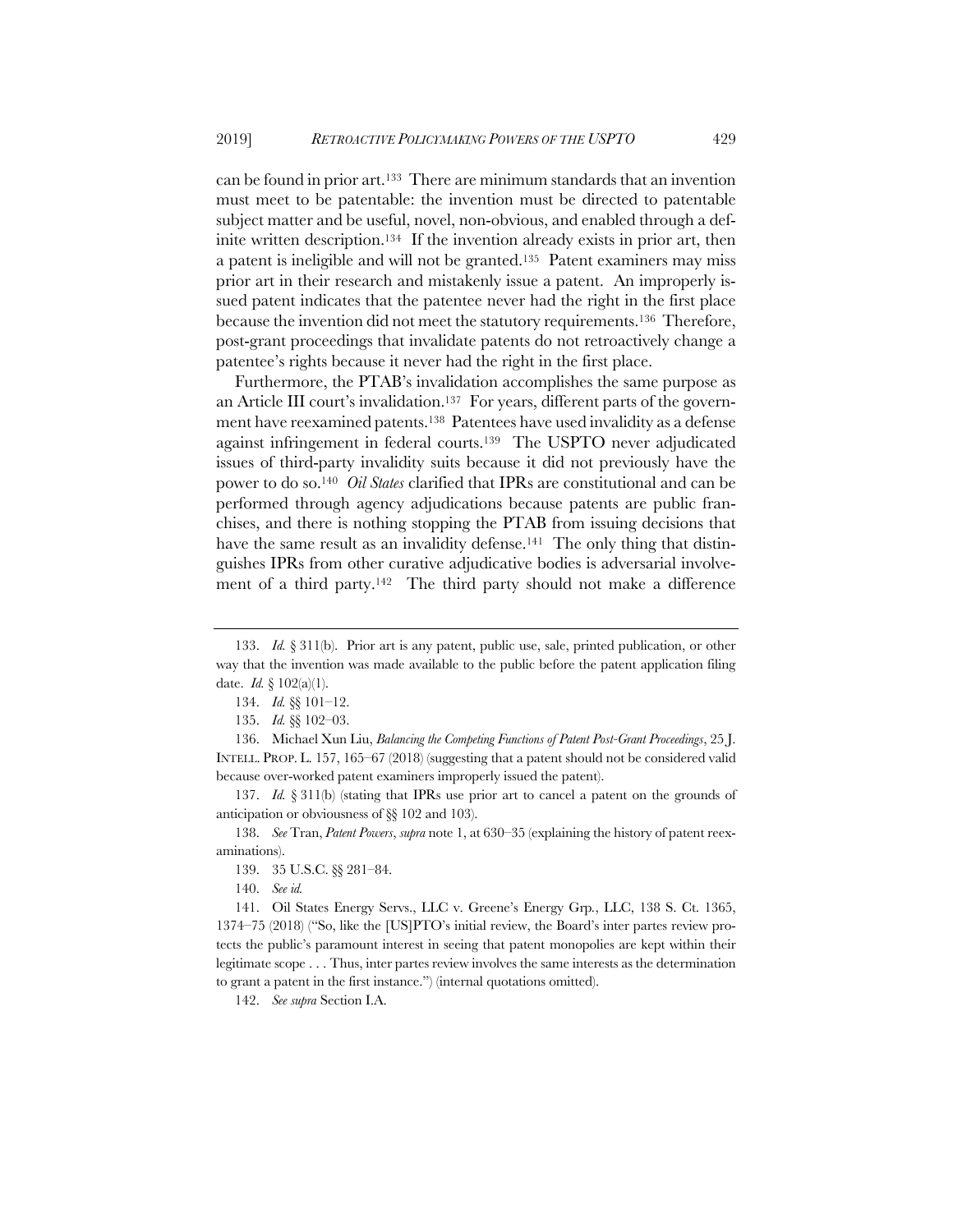because the purpose of the proceedings is still the same—to invalidate frivolous patents.143 Thus, the PTAB adjudications do not violate any principles of retroactivity because they are just as curative as an Article III court's decision.

## *B. The USPTO's Lack of Retroactive Rulemaking Powers*

Congress uses the principle of retroactivity to limit the USPTO's policymaking powers. The Patent Act explicitly mentions retroactivity twice.144 It is first mentioned in § 184, which provides that a "license may be granted *retroactively* where an application has been filed abroad through error and the application does not disclose an invention within the scope of section 181."145 Retroactivity is mentioned again in  $\S 375(b)$ .<sup>146</sup> This section allows a court to limit the scope of a patent retroactivity when there is an error in translation of an international application.147 Congress granted the USPTO the power to act retroactively, but this power is limited and does not apply in every circumstance.148 Congress knew how to give the USPTO retroactive powers and selectively chose when to grant the authority, just as it did in *Bowen;*<sup>149</sup> thus, the Patent Act does not grant the USPTO the power to engage in any retroactive policymaking beyond those inherently granted in adjudications.

The USPTO's authority to promulgate a retroactive rule has not been challenged under the AIA. However, the issue could have been raised regarding the proposed rule titled Changes to the Claim Construction Standard for Interpreting Claims in Trial Proceedings Before the Patent Trial and Appeal Board,150 which changes the claim construction standard used in

146. *Id.* § 375 ("Where due to an incorrect translation the scope of a patent granted on an international application designating the United States, which was not originally filed in the English language, exceeds the scope of the international application in its original language, a court of competent jurisdiction may *retroactively* limit the scope of the patent, by declaring it unenforceable to the extent that it exceeds the scope of the international application in its original language.") (emphasis added).

147. *Id.*

148. *Compare* 42 U.S.C. § 1395x(v)(1)(A) (1976) (the statute at issue in *Bowen*), *with* 35 U.S.C. §§ 184, 375 (2012) (noting the limited use of the term retroactive).

149. *Cf.* Bowen v. Georgetown Univ. Hosp., 488 U.S. 204, 208 (1988). Both the statute at issue in *Bowen* and the Patent Act contain the word retroactive, but this only indicates ability to selectively grant the power. *Id.* Thus, the USPTO lacks a grant of explicit retroactive rulemaking authority. *Id.*

150. *See* Changes to the Claim Construction Standard for Interpreting Claims in Trial Proceedings Before the Patent Trial and Appeal Board, 83 Fed. Reg. 21,221 (proposed May

<sup>143.</sup> *Id.*

<sup>144.</sup> *See* 35 U.S.C. §§ 184, 375 (2012).

<sup>145.</sup> *Id.* § 184 (emphasis added).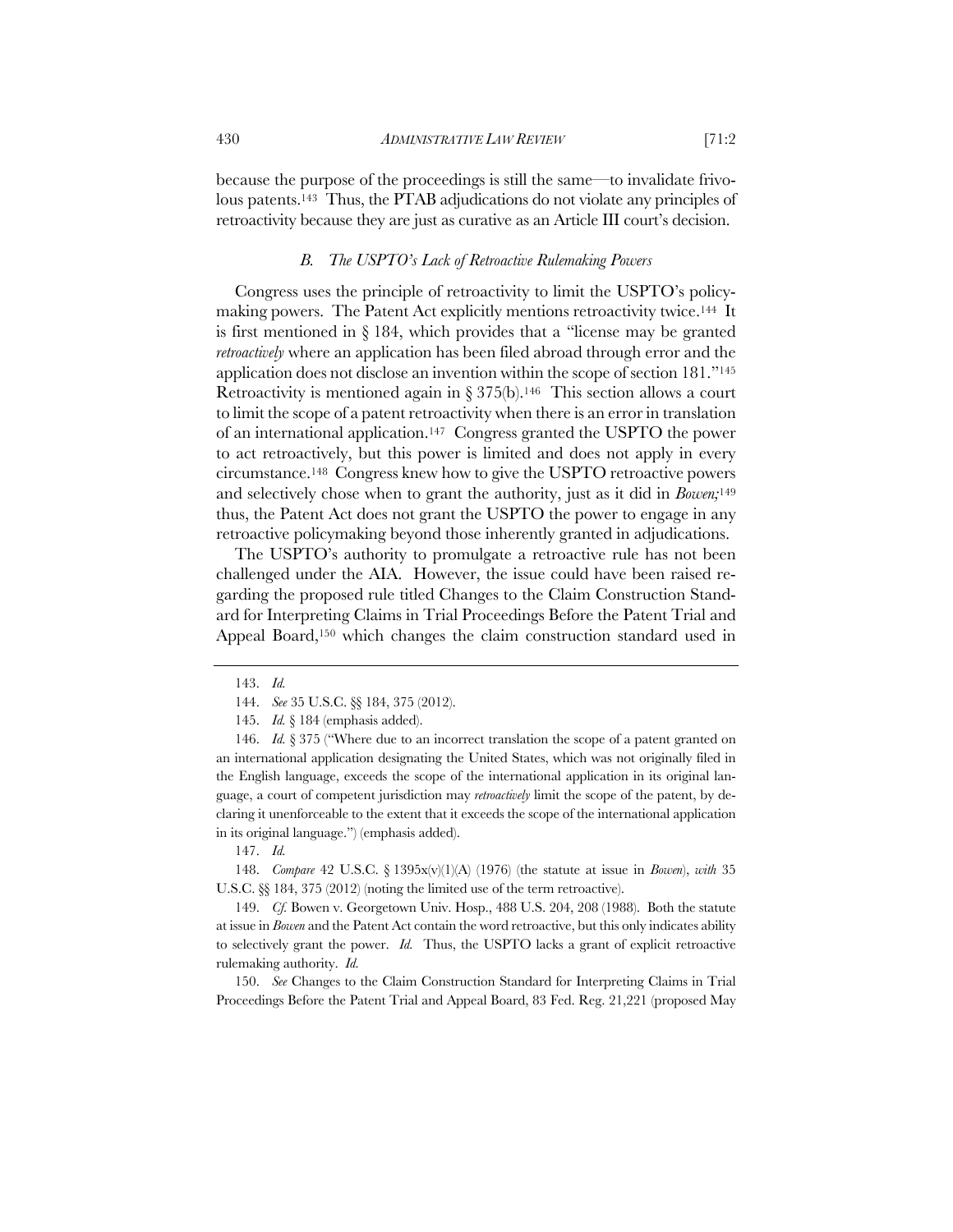PTAB proceedings to match the one used in the Court of Appeals for the Federal Circuit.151 Patents are comprised of two parts: the specification and the claims.152 The specification describes how the invention is used, whereas the claims disclose the scope of the invention.153 Sometimes claims are ambiguous, so an adjudicative body must discern their meaning using what is called claim construction.154 The Federal Circuit uses the *Phillips* standard155 when construing the meaning of a claim.156 The *Phillips* standard gives disputed claims their ordinary and customary meaning.157 The PTAB, on the other hand, traditionally used the broadest reasonable interpretation (BRI) standard unless faced with an expired patent.158 The Claim Construction Rule seeks to unify the claim construction standards, amending the standard the PTAB uses to match the Federal Circuit's.159

The Claim Construction Rule could have retroactive effects on pending cases. The Rule does not seek to change past decisions or legal relationships in any way and would only apply to those cases after it goes into effect.160 Indeed, it presents no problems to those cases that are instituted after it is effective. This Rule would present an issue of secondary retroactivity because

151. *See* Proposed Claim Construction Rule, *supra* note 150, at 21,221; Final Claim Construction Rule, *supra* note 150, at 51,340.

152. 35 U.S.C. § 112.

153. *See* Univ. of Rochester v. G.D. Searle & Co., 358 F.3d 916, 922 n.5 (Fed. Cir. 2004) ("[T]he role of the claims is to give public notice of the subject matter that is protected, the role of the specification is to teach, both what the invention is (written description) and how to make and use it (enablement).").

154. *See* Markman v. Westview Instruments, Inc., 517 U.S. 370, 374–75 (1996) (defining claim construction).

155. Phillips v. AWH Corp*.*, 415 F.3d 1304, 1314 (Fed. Cir. 2005).

156. *Id.* at 1312–13; *see also* Cuozzo Speed Techs.*,* LLC v. Lee, 136 S. Ct. 2131, 2139 (2016) (stating that the Federal Circuit uses the *Phillips* standard).

157. *Phillips*, 415 F.3d at 1317–20 (explaining that intrinsic evidence—the claims themselves, specifications, and prosecution history—is prioritized over extrinsic evidence—expert testimony, dictionaries, or anything that is not considered intrinsic).

158. Proposed Claim Construction Rule, *supra* note 150; Final Claim Construction Rule, *supra* note 151.

160. *Id.*

<sup>9, 2018) (</sup>to be codified at 37 C.F.R. pt. 42) [hereinafter Proposed Claim Construction Rule]. The final rule reflects the retroactive concerns that the public raised during the comment period and no longer contains a retroactive issue. *See* Changes to the Claim Construction Standard for Interpreting Claims in Trial Proceedings Before the Patent Trial and Appeal Board, 83 Fed. Reg. 51,340, 51,356 (Oct. 11, 2018) (to be codified at 37 C.F.R. pt. 42) [hereinafter Final Claim Construction Rule].

<sup>159.</sup> *See id.*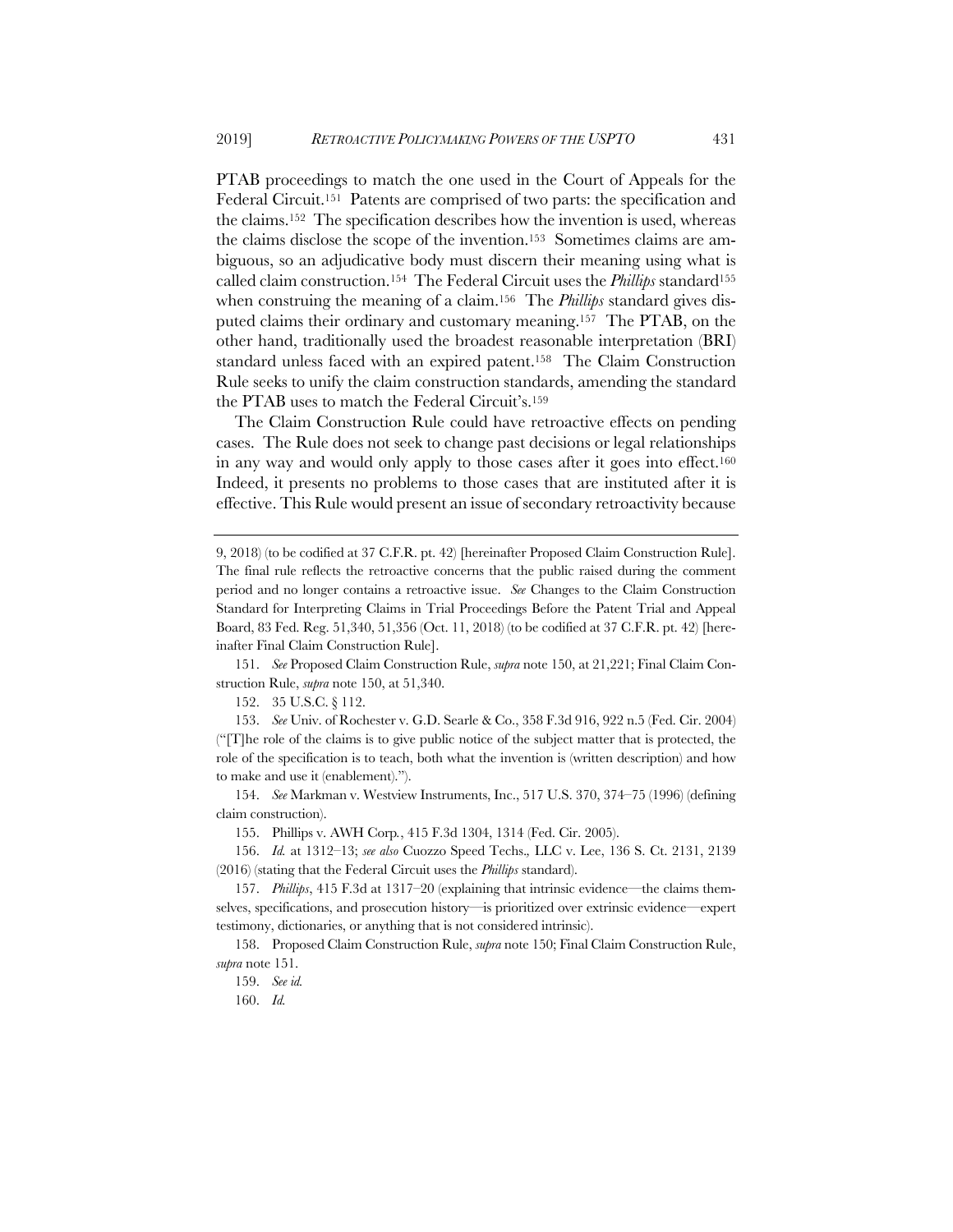it applies to not only new cases, but to pending cases as well.<sup>161</sup> As some of the comments on the Claim Construction Rule pointed out, applying the rule to pending cases could have retroactive effects such as prejudicing parties that may have chosen the PTAB for the claim construction standard, subjecting parties to unforeseen estoppel, and forcing them to re-brief their arguments at high-costs.162 The USPTO ultimately changed the rule reflecting the retroactive concerns when it stated that the "changes to the claim construction standard will apply to proceedings where a petition is filed on or after the effective date of the final rule."163 Had the final rule not clarified the prospective application of the rule, it may have been challenged on retroactive grounds.

If someone challenged the Claim Construction Rule, a court would have applied the test described in Part II. The USPTO does not have the power to make retroactive rules.164 The Rule is a substantive change from the previous rule because it narrows the standard used in claim construction, potentially prohibiting parties from arguing certain facts that may have been acceptable under BRI but not under *Phillips*.165 The legal consequences would change because estoppel would prevent either party from appealing the institution's decision.166 The court would conclude the Rule was retroactive and invalidate it because it would have been a substantial change from previous rules and change legal consequences.167

163. Final Claim Construction Rule, *supra* note 150, at 51,344.

165. *But see Nat'l Mining Ass'n*, 292 F.3d at 861 (stating that a codification of a judicial standard is not a substantial change). While *Phillips* is a judicial standard used in the Federal Circuit, the change from one standard to match the judicial standard is different from newly codifying a standard. The parties involved in a PTAB proceeding could have chosen the PTAB over the Federal Circuit because of the standard. *See* PTAB Bar Ass'n, *supra* note 162.

166. *See* Ne. Hosp. Corp. v. Sebelius, 657 F.3d 1, 17 (D.C. Cir. 2011) (holding that a rule that "alters the method of calculating . . . fractions . . . changes the legal consequences of treating low-income patients").

167. *Id.* at 17–18 (affirming the District Court's grant of summary judgment for the hospital because the Circuit Court found the Secretary's promulgated rule to be retroactive).

<sup>161.</sup> *See id.* at 21,224; *cf.* Nat'l Mining Ass'n v. Dep't of Labor, 292 F.3d 849, 860 (D.C. Cir. 2002) (holding that the rule was "impermissibility retroactive as applied to pending claims.").

<sup>162.</sup> *See* PTAB Bar Ass'n, Comment Letter on Proposed Rule to Claim Construction Rule (July 9, 2018), https://www.uspto.gov/sites/default/files/documents/comment-ptabbar-association.pdf.

<sup>164.</sup> *See* Bowen v. Georgetown Univ. Hosp., 488 U.S. 204, 208 (1988) ("[A] statutory grant of legislative rulemaking authority will not, as a general matter, be understood to encompass the power to promulgate retroactive rules unless that power is conveyed by Congress in express terms.").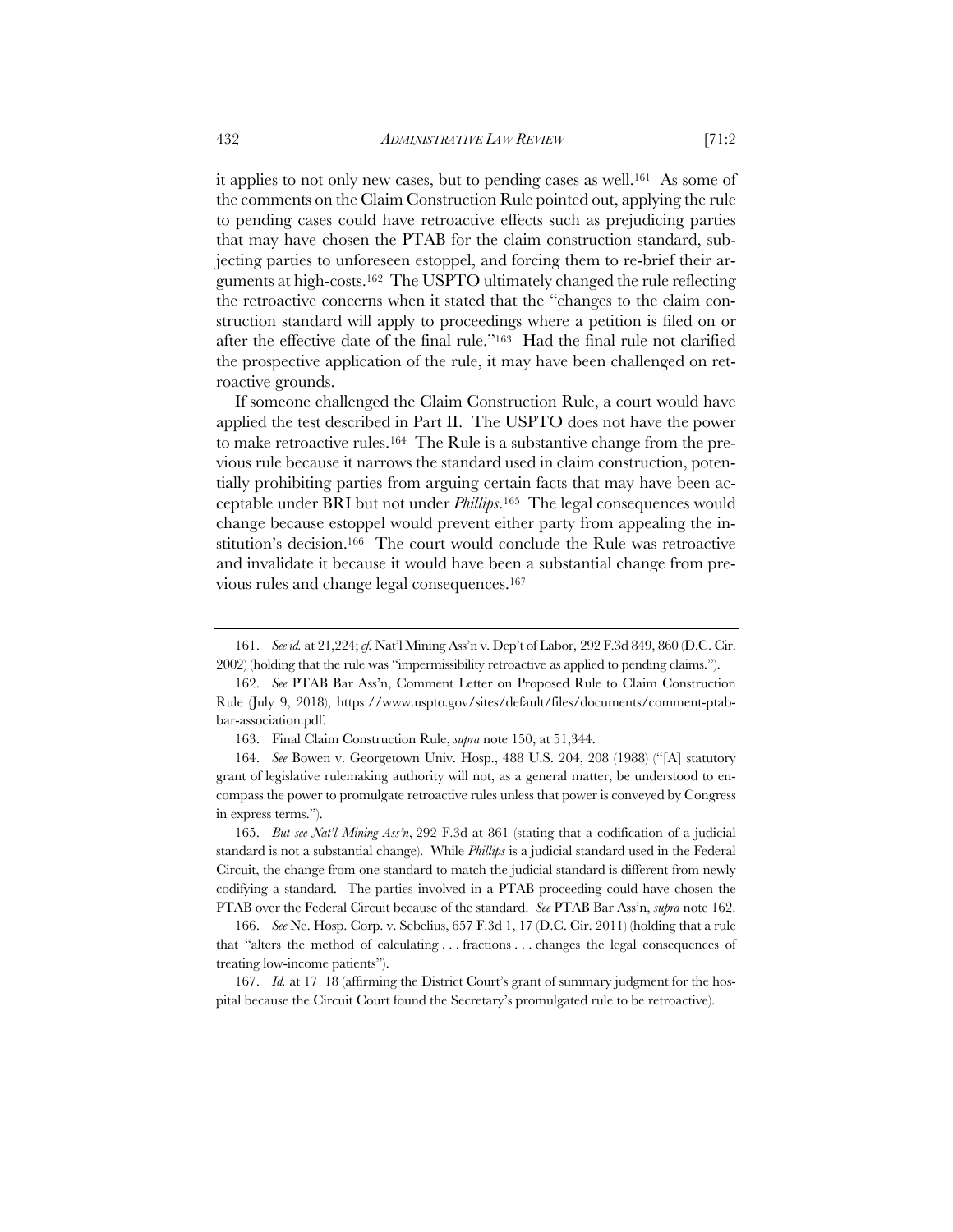Unlike *Bowen* and its progeny, this rule changes how an adjudication operates, specifically the standard that is used. The adjudications themselves result in permissible retroactivity; however, the standard that the adjudication does use can affect whether the patent is invalidated. This suggests that the rule could be retroactive in some cases but not in others, depending on the facts. Regardless, the legal relationship or standard that would change is the parties' ability to appeal, which would make the rule retroactive to pending cases.168

The USPTO does not have the authority to enact retroactive rules absent Congress amending the Patent Act. If the USPTO does enact a rule and it is challenged on retroactive grounds, a court will apply the test in a similar fashion as presented with the Claim Construction Rule. When a rule is a substantial change from the norm and affects the past legal relationship of the parties, the court will hold the rule void for retroactivity.

#### IV. RETROACTIVE RECOMMENDATIONS AND CONCLUSION

After the AIA, administrative and patent law are more intertwined than ever. While the USPTO may have new policymaking powers, it is not immune from the law's deeply rooted presumption against retroactivity. The USPTO's status and powers as an administrative agency have fluctuated throughout the years, causing patent exceptionalism in administrative law.169 Although the USPTO is unique because it is the only agency to issue patents, it should be held to the same standards as every other agency, especially when it comes to retroactivity.

The USPTO should avoid promulgating retroactive rules. Congress has not granted the USPTO the authority to do so, but that does not mean the USPTO will never try to promulgate a retroactive rule.170 Absent congressional permission, a rule is retroactive if it substantially changes from a previous version and creates new legal consequences.171 Part III of this Comment

<sup>168.</sup> *See* PTAB Bar Ass'n, *supra* note 162 (stating that a retroactive shift to the *Phillips* standard could subject parties to increased risk of estoppel); *see also* B & B Hardware, Inc. v. Hargis Indus., Inc., 135 S. Ct. 1293, 1303 (2015) (holding that issue preclusion applies when an administrative agency is acting in a judicial capacity).

<sup>169.</sup> Christopher J. Walker, Chevron *Deference and Patent Exceptionalism*, 65 DUKE L.J. ONLINE 149, 149 (2016) (explaining that exceptionalism is "the misperception that a particular regulatory field is so different from the rest of the regulatory state that general administrative law principles do not apply"); *id.* at 151 (stating the debate on whether the USPTO should be given *Chevron* deference is a new debate with the creation of the AIA).

<sup>170.</sup> *See* 35 U.S.C. §§ 184, 375 (2012) (stating the only times Congress has granted the USPTO retroactive powers).

<sup>171.</sup> *See* Regents of the Univ. of Cal. v. Burwell, 155 F. Supp. 3d 31, 44–45 (D.D.C. 2016)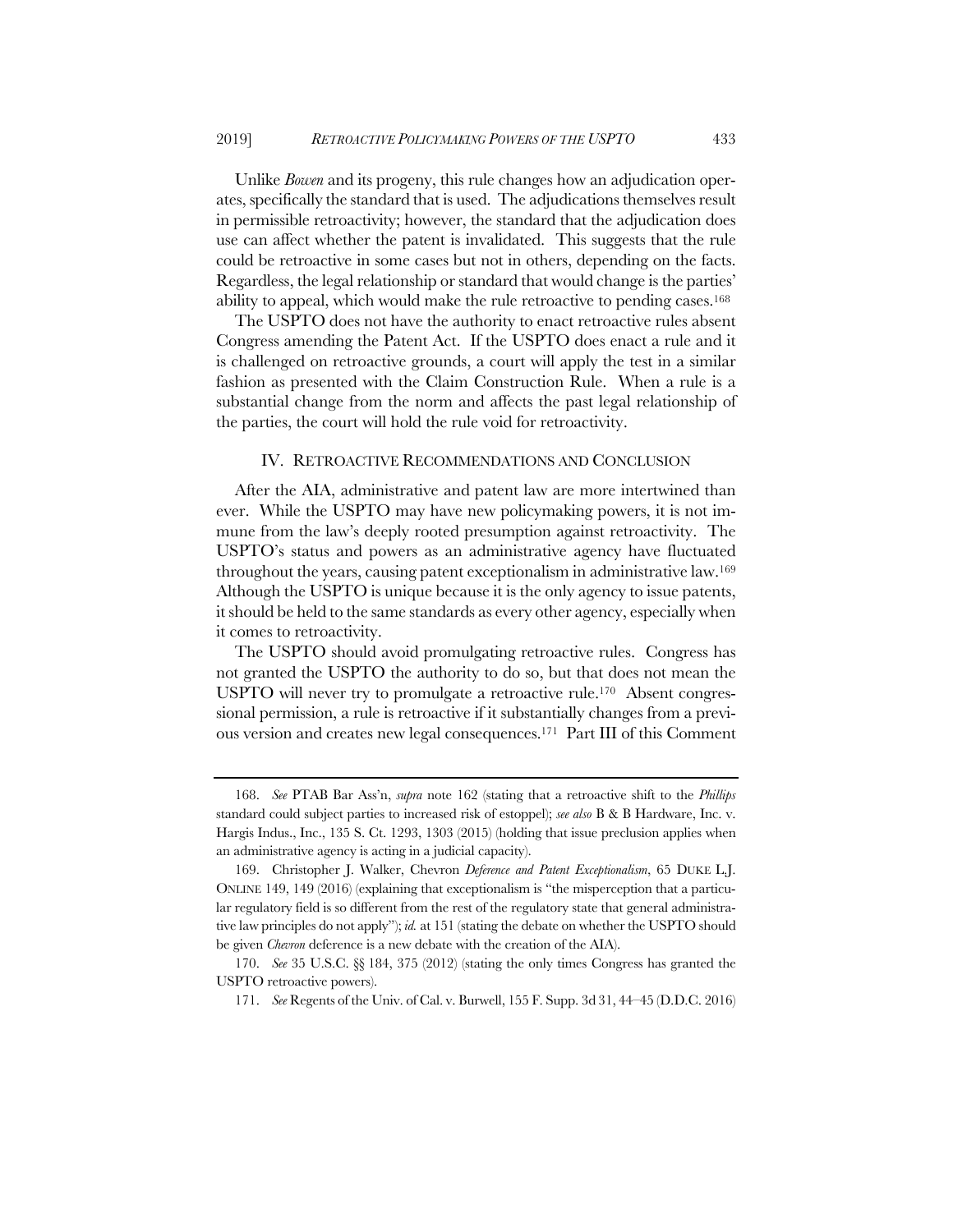discussed the success story of the USPTO avoiding one potentially retroactive rule.172 What made the USPTO successful in avoiding the promulgation of a retroactive rule was its reliance on notice-and-comment rulemaking. The notice-and-comment period allowed the public, or any interested party, to suggest changes to the rule.173 But for the public's participation in the rulemaking process, the USPTO may have promulgated its first retroactive rule under the AIA. In the future, the USPTO should continue to rely on notice-and-comment rulemaking to avoid retroactive rules.

Notice-and-comment rulemaking is a better solution than issuing policy statements because it involves public participation. The law does not distinguish between categories of rulemaking—a retroactive rule is a retroactive rule.174 The USPTO has the ability to issue a variety of policy statements; externally, these statements could be basic memorandum or could be precedential decisions.175 Since these statements are not made with formal or notice-and-comment rulemaking, they do not involve public participation.176 As retroactivity is concerned with fairness and notice,<sup>177</sup> rulemaking that involves the public will be fairer and provide better notice. Fostering public participation allows for greater review and opportunities to catch a latent retroactive effect.

All retroactive rules are impermissible, and notice-and-comment rulemaking would subject even interpretive rules to public commenting. Whether the rule is interpretive, procedural, or substantive does not matter; a retroactive rule is impermissible.178 Under the APA, the USPTO may issue interpretive rules or policy statements simply by publishing them in the *Federal Register*.179 Although it is simpler to promulgate interpretive rules without a notice-and-comment period, nothing prevents the USPTO from using notice-and-comment rulemaking for these types of rules.180 If the USPTO subjected all of its rules to notice-and-comment rulemaking, then it could avoid implementing retroactive interpretive rules and policy statements.

<sup>(</sup>stating the test to determine a retroactive rule).

<sup>172.</sup> *See supra* Part III.

<sup>173.</sup> *See, e.g.*, PTAB Bar Ass'n, *supra* note 162.

<sup>174.</sup> *Burwell*, 155 F. Supp. 3d at 43–46.

<sup>175.</sup> *See* Cavanaugh & Stroud, *supra* note 22, at 2–4 (discussing the differences between the USPTO's policy statements).

<sup>176.</sup> The patent judges and the Director must agree to issue a precedential decision. *Id.* at 4.

<sup>177.</sup> *See* Landgraf v. USI Film Prods., 511 U.S. 244, 265 (1994).

<sup>178.</sup> *Burwell*, 155 F. Supp. 3d at 43 (stating that no matter the type of rule, all retroactive rules are void).

<sup>179.</sup> 5 U.S.C. § 552(a)(1)(D) (2012).

<sup>180.</sup> *Id.* §§ 552–553.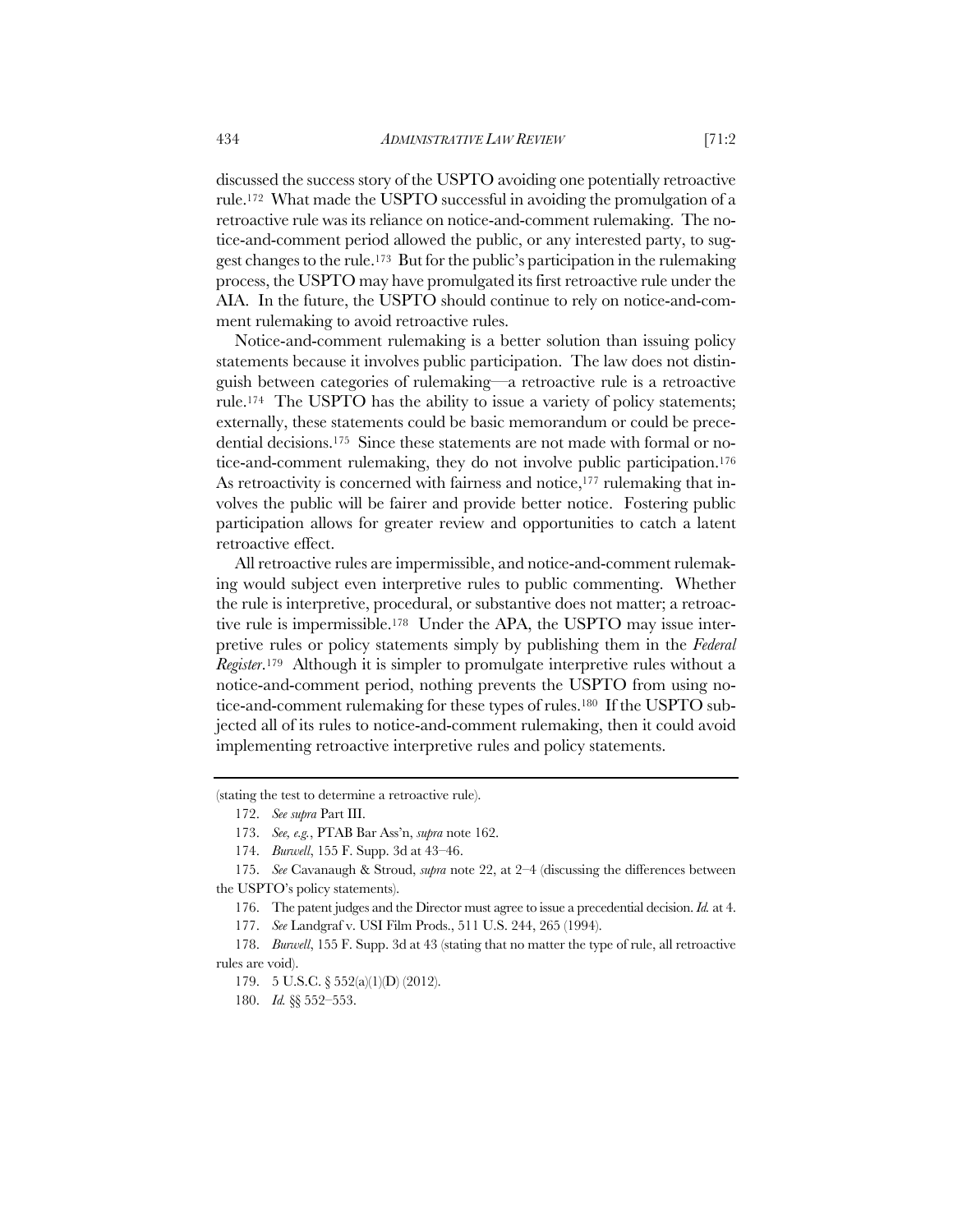Retroactive rules are promulgated to solve problems. The USPTO promulgated the proposed Claim Construction Rule to resolve the different claim construction standards between the PTAB and the Federal Circuit.181 In this instance, the USPTO sought to create a unified standard so that parties in either venue would have the same standards applied to patent invalidation.182 The goal of the rule was purposeful and well-intentioned. Unfortunately, the principles of retroactivity in administrative law do not reward or consider intention and purpose. Therefore, the USPTO must intelligently promulgate rules to avoid retroactive challenges.

If the USPTO needs to promulgate a rule retroactively, it should lobby Congress for the explicit power to do so. Understandably, time, money, and uncertainty present difficulties and objections to lobbying Congress for reform. These difficulties do not outweigh the need for properly promulgating a rule because a challenge to a retroactive rule would also require time and money, but if the rule is retroactive, then it would certainly be invalidated. Although, the USPTO may not have foreseen the retroactive effects of the proposed Claim Construction Rule, the public did foresee them. The USPTO received the public's comments, reviewed them, and had the opportunity to go forward with the rule, change it, or even rescind it.183 If the USPTO intended and saw merit in the retroactive rule, then it could have gone to Congress.

The USPTO, or specifically the PTAB, must maintain its ability to issue retroactive orders to implement policy and fulfill its purpose. Without the PTAB's ability to invalidate patents, the agency would not be able to issue orders.184 Prior art existing before the filing date of a patent indicates that a patent was never valid in the first place.185 A PTAB adjudication merely corrects an improperly issued patent.186 Whether the PTAB should be adjudicating patents granted before the AIA is a question that concerns congressional intent and not whether the adjudications themselves are retroactive. The PTAB is just the same as any other administrative adjudicative body and should be treated as one. To create a different standard for the

<sup>181.</sup> Final Claim Construction Rule, *supra* note 150.

<sup>182.</sup> Proposed Claim Construction Rule, *supra* note 150.

<sup>183.</sup> *Comments on Changes to the Claim Construction Standard Used in AIA Trial Proceedings*, USPTO, https://www.uspto.gov/patents-application-process/patent-trial-and-appeal-board/

comments-changes-claim-construction (last visited May 14, 2019).

<sup>184.</sup> *See* Oil States Energy Servs., LLC v. Greene's Energy Grp., LLC, 138 S.Ct. 1365, 1372 (2018)

<sup>185.</sup> *Id.* at 1370–71.

<sup>186.</sup> *Id.* at 1372.